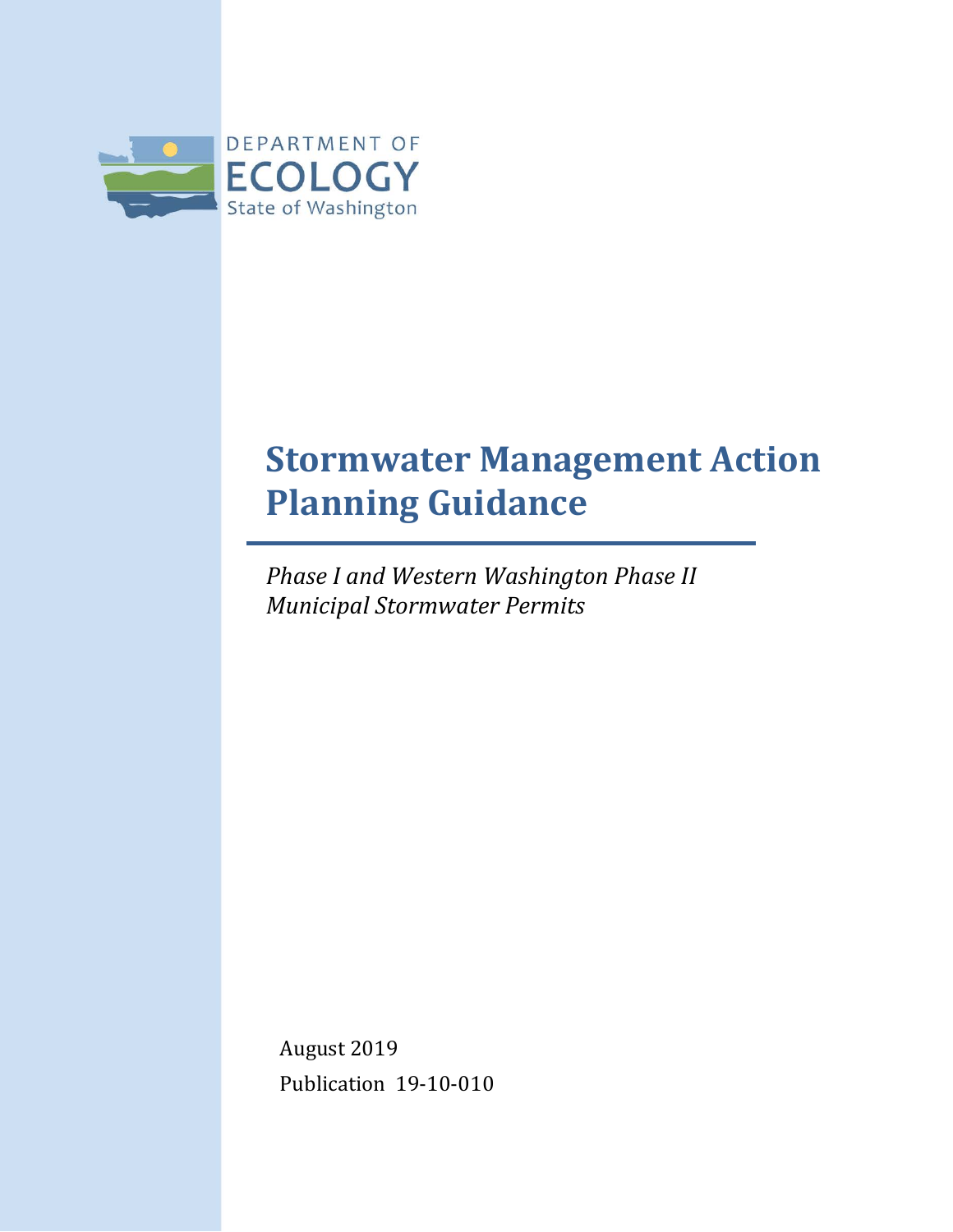## <span id="page-1-0"></span>**Publication and Contact Information**

This document is available on the Department of Ecology's website at: <https://fortress.wa.gov/ecy/publications/summarypages/1910010.html>

For more information contact:

Water Quality Program P.O. Box 47600 Olympia, WA 98504-7600 Phone: 360-407-6600

Washington State Department of Ecology — [www.ecology.wa.gov](https://www.ecology.wa.gov/)

| Headquarters, Olympia               | 360-407-6000 |
|-------------------------------------|--------------|
| Northwest Regional Office, Bellevue | 425-649-7000 |
| Southwest Regional Office, Olympia  | 360-407-6300 |
| Central Regional Office, Union Gap  | 509-575-2490 |
| Eastern Regional Office, Spokane    | 509-329-3400 |

*To request ADA accommodation including materials in a format for the visually impaired, call Ecology at 360-407-6600 or visi[t https://ecology.wa.gov/accessibility.](https://ecology.wa.gov/accessibility) People with impaired hearing may call Washington Relay Service at 711. People with speech disability may call TTY at 877-833-6341.*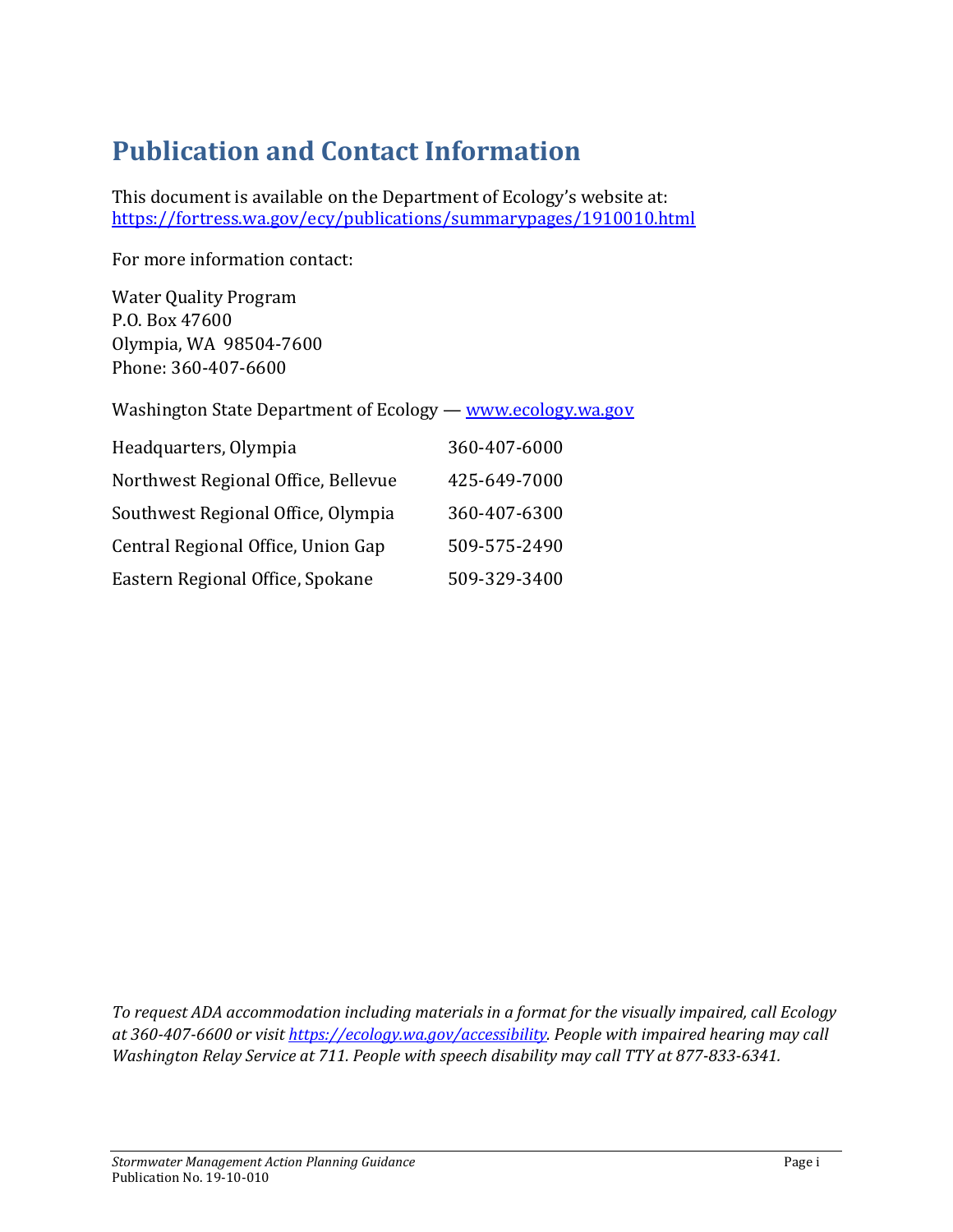## **Stormwater Management Action Planning Guidance**

*Phase I and Western Washington Phase II Municipal Stormwater Permits*

Water Quality Program

Washington State Department of Ecology

Olympia, Washington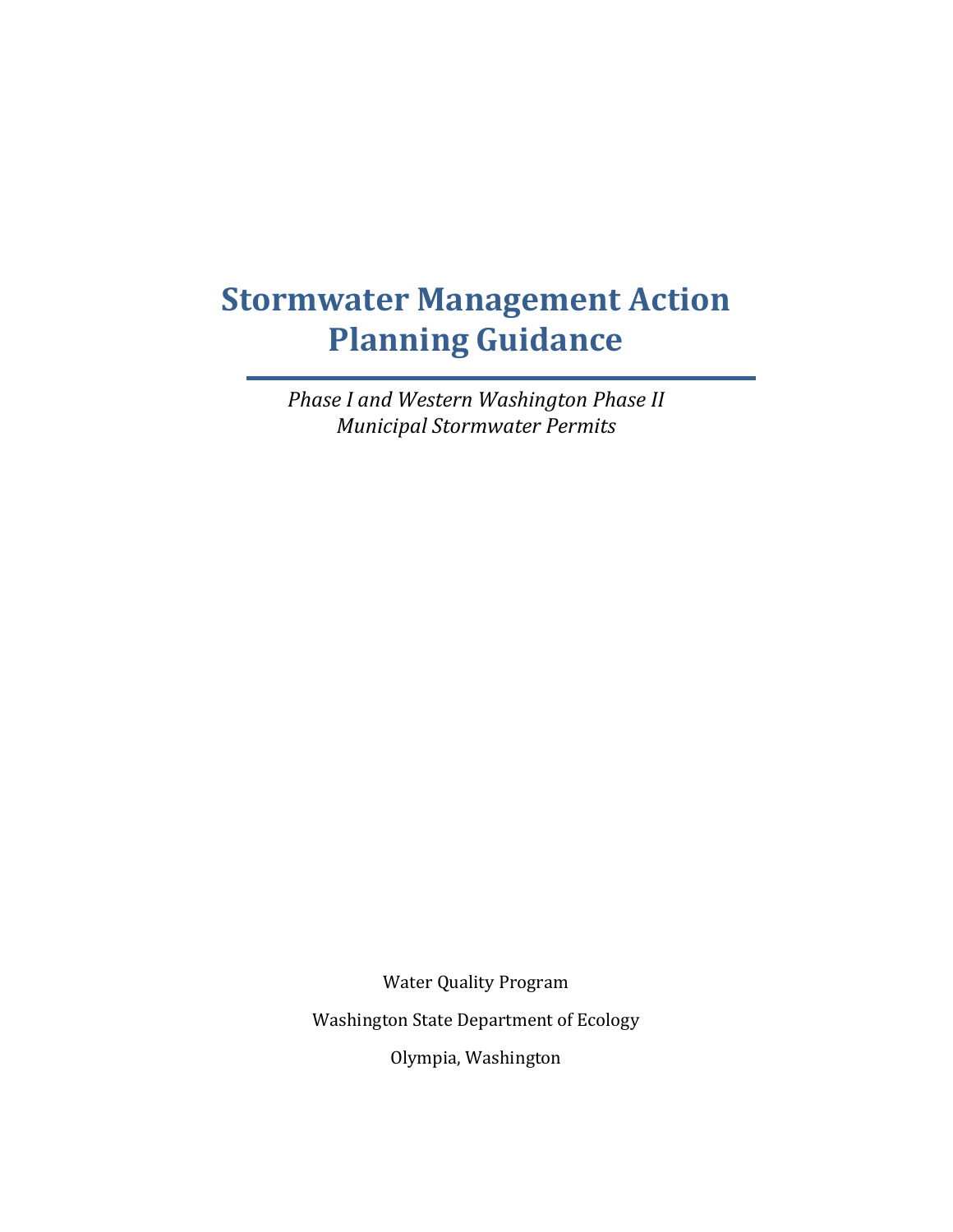*This page intentionally left blank*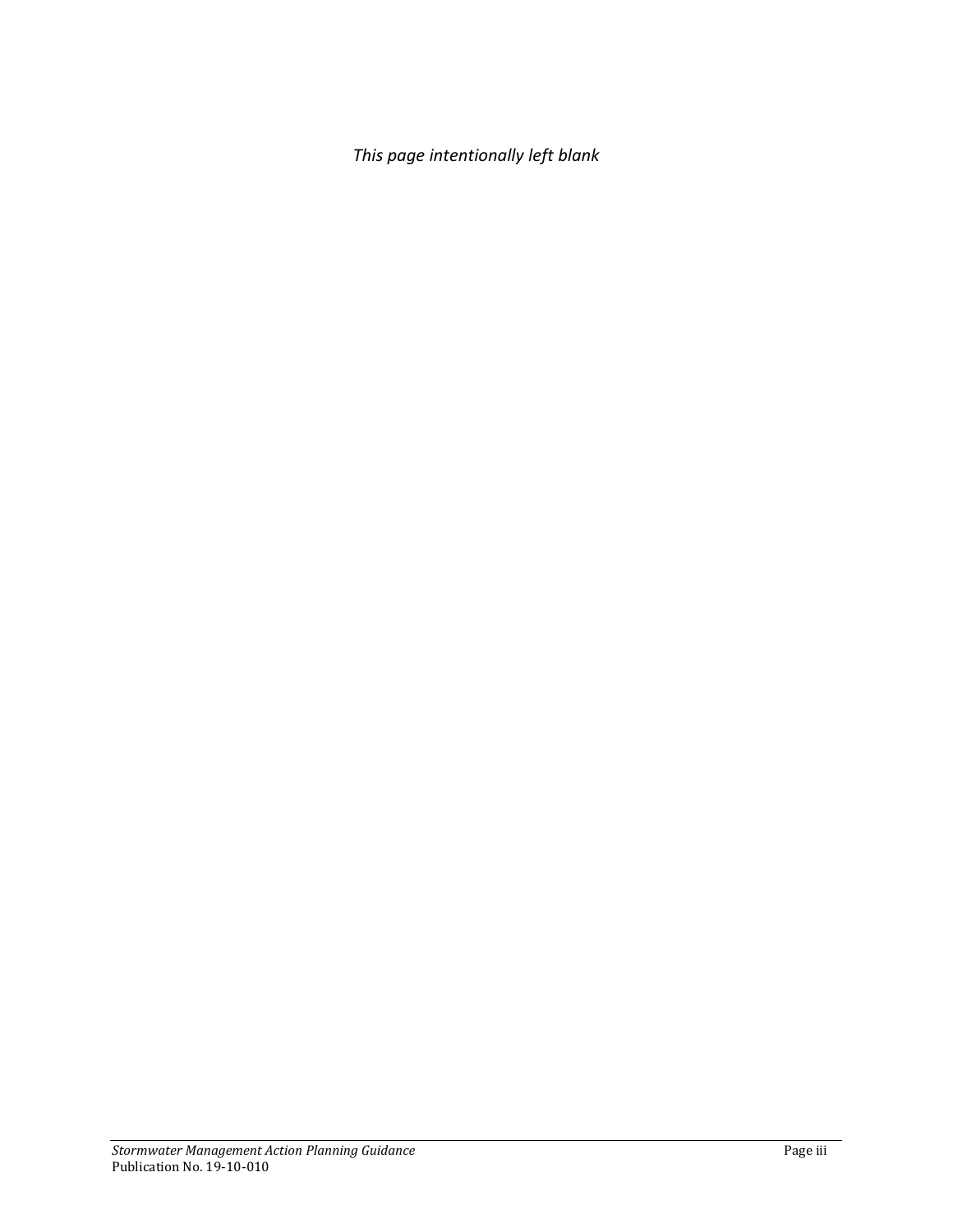## **Table of Contents**

| The need for and most beneficial placement of stormwater |
|----------------------------------------------------------|
| Land management/development strategies identified for    |
| Targeted or customized implementation of stormwater      |
|                                                          |
|                                                          |
|                                                          |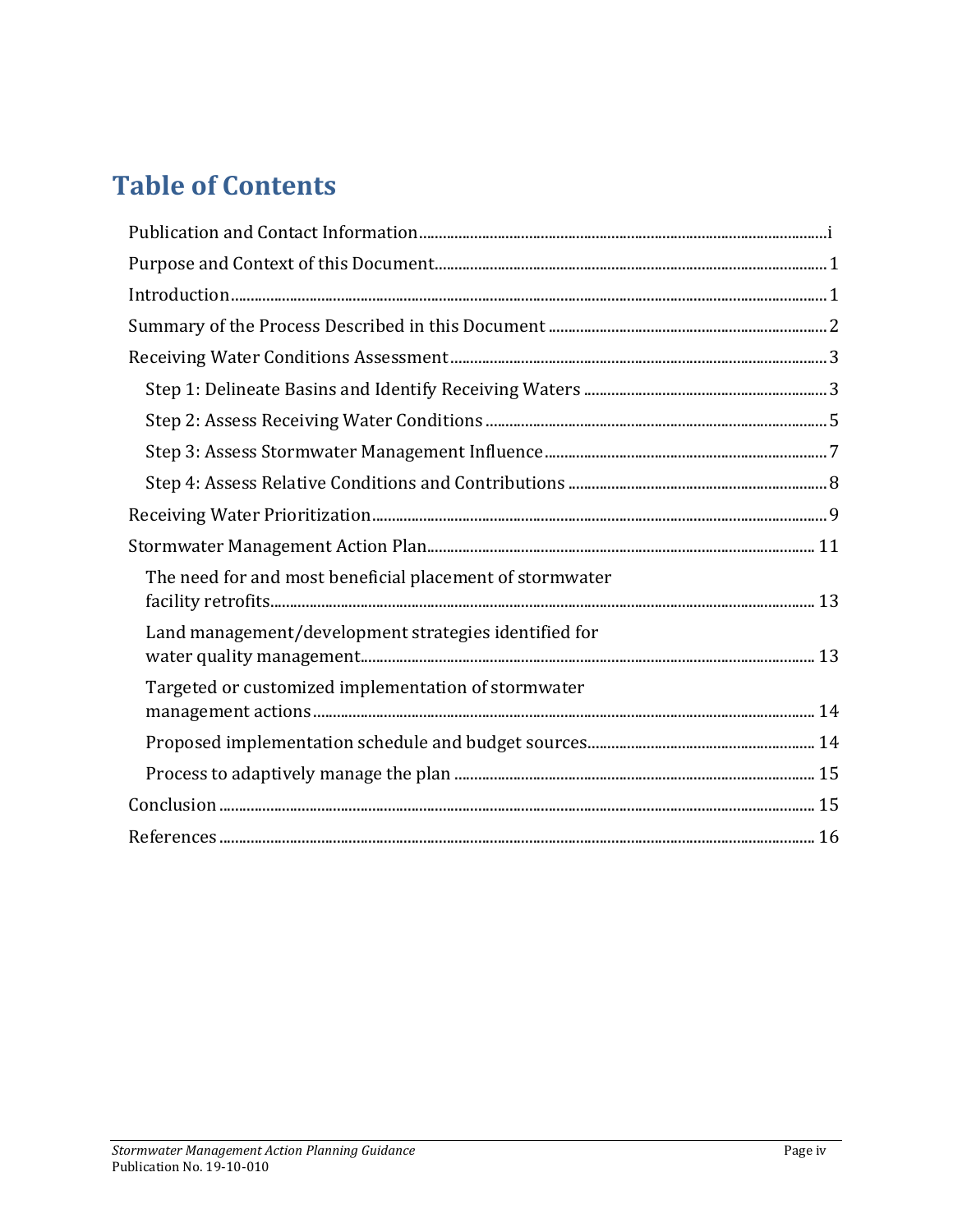*This page is intentionally left blank*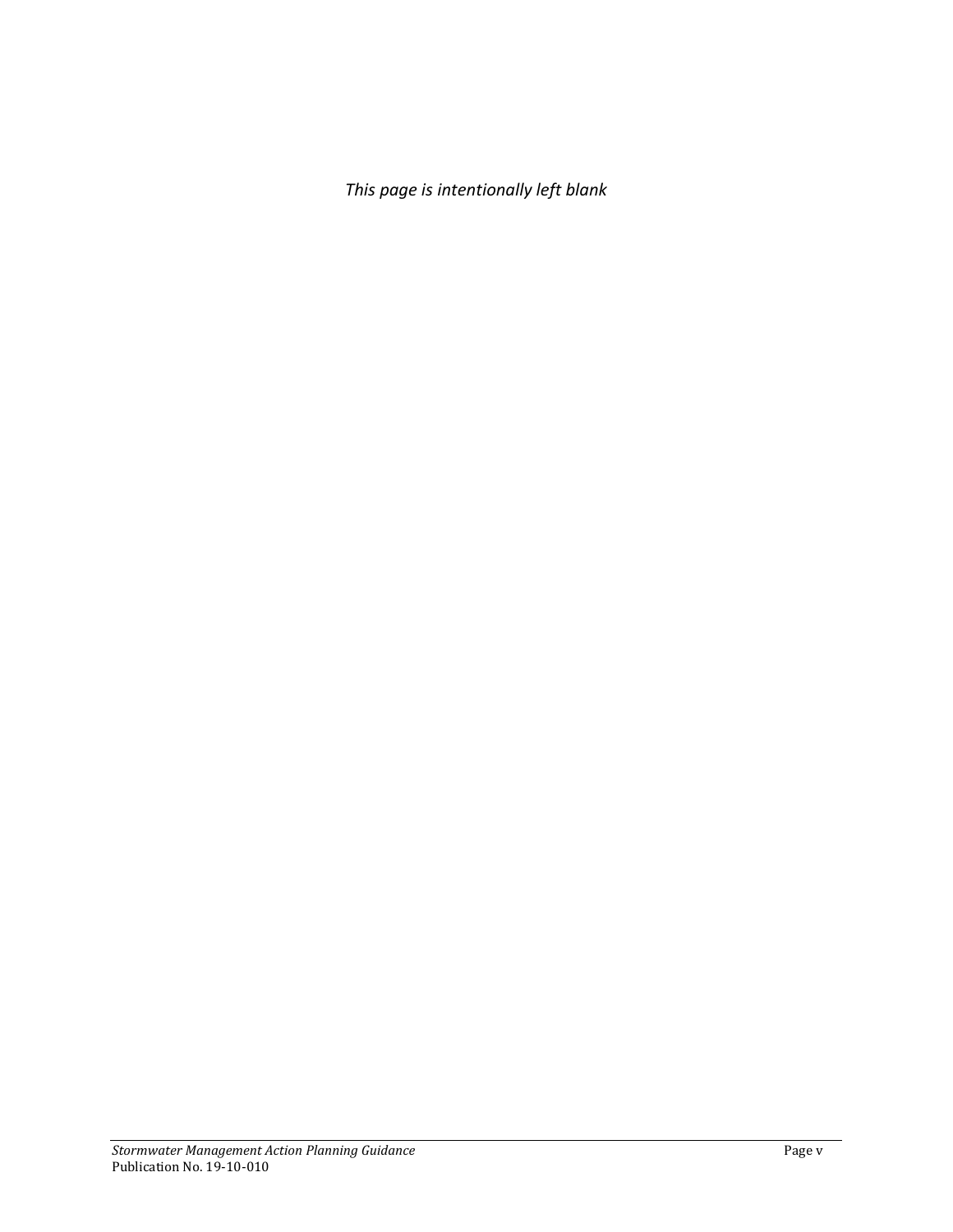## <span id="page-6-0"></span>**Purpose and Context of this Document**

This document provides guidance to jurisdictions implementing Stormwater Management Action Planning (SMAP) as required in *the 2019 Phase I* and *Western Washington Phase II Municipal Stormwater Permits* (the Permits). This document is organized according to the Phase II Permit language in S5.C.1.d, and provides Ecology's guidance for meeting the Permit requirements. This document is not meant to constrain or prescribe the approach that will be taken by every jurisdiction covered by the Permit.

For S5.C.6.d, Phase I Permittees that elect to develop a SMAP for a single sub-basin or catchment area located within the watershed-scale stormwater plans developed during the 2013 Permit term must consider the guidance in the SMAP section beginning on p[. 11](#page-16-0) of this document. A Phase I County that chooses to prepare a SMAP for a basin that was not selected for their watershed-scale stormwater plan must consider the whole of this guidance document.

## <span id="page-6-1"></span>**Introduction**

There are many ways to successfully approach comprehensive stormwater planning in general, and many ways to approach the specific steps required by the Permit and in this document in particular. Ecology recognizes that many jurisdictions are already actively planning stormwater investments and actions to accommodate future growth in a way that minimizes impacts to receiving waters and designated uses. Jurisdiction staff responsible for developing a SMAP may, and should, coordinate with other local planning efforts and use and leverage those efforts to produce the permit-required deliverables. Some jurisdictions may simply need to add a subset of the steps required by the permit and described below to an existing planning effort. Others may have a plan or process underway that completely meets Ecology's goals and guidance for meeting the Permit requirements.

In addition to this document, Permittees should be familiar with the following references in order to understand and meet the requirements and the goals for the SMAP process:

- *[Building Cities in the Rain](https://www.ezview.wa.gov/site/alias__1780/overview/34828/overview.aspx/)* (BCitR, Commerce 2016)
- The following subsections in the *Permit Fact Sheet* (Ecology 2018):
	- o In Section 3.1: "The Stormwater Problem"
	- o In Section 3.2.1: "Phase I Counties' Watershed Modeling and Planning"; "Stormwater Action Monitoring"; "Toxic Loading Study for Puget Sound"; and "Phase I Stormwater Outfall Monitoring Data"
	- o In Section 6.5: "Comprehensive Planning for Municipal Stormwater. Western WA only (Phase I S.5.C.6; WWA Phase II: S5.C.1.)"

The Permit requires a planning approach that emphasizes protection of designated uses and improvements to receiving water quality and habitat under both existing and anticipated future developed conditions. Many of the steps below are explained in detail in BCitR. SMAP is focused on addressing impacts from the cumulative development in a watershed rather than on single site or subdivision impacts. SMAP helps to answer these two important questions: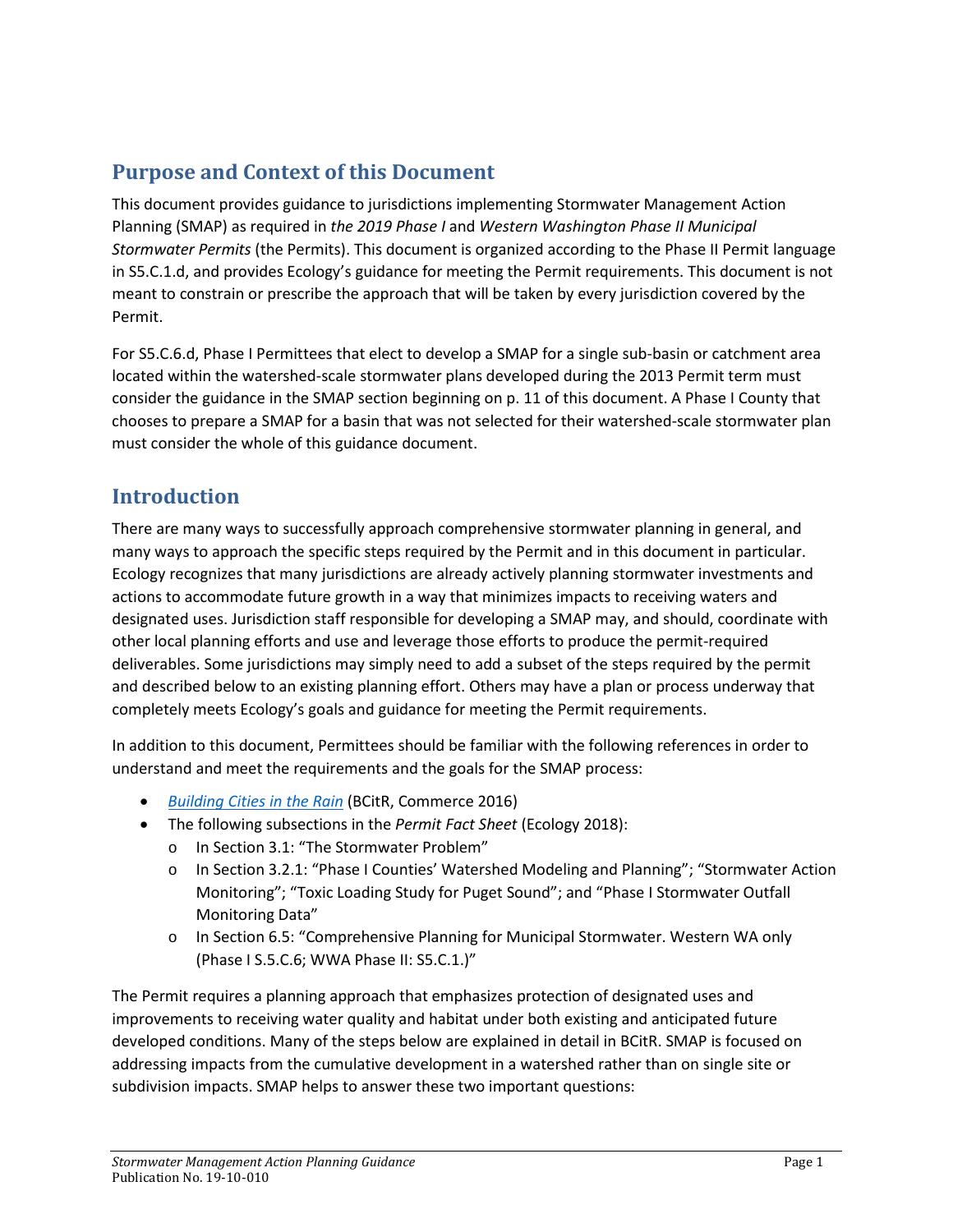- 1) How can we most strategically address existing stormwater problems?
- 2) How can we meet our future population and density targets while also protecting and improving conditions in receiving waters?

A successful SMAP strategically identifies approaches – in addition to current requirements of the Permit – to accommodate future growth and development while preventing water quality degradation and/or improving conditions in receiving waters harmed by past development.

Please note that in this document, "SMAP" is used as either a verb, for the planning; or as a noun, for the resulting plan.

## <span id="page-7-0"></span>**Summary of the Process Described in this Document**

To successfully complete a SMAP, Permittees will use available information and professional judgment to:

- **Assess Receiving Water Conditions** (section beginning on p[. 3\)](#page-7-1). In this step you will become acquainted with all of your MS4 receiving waters by:
	- 1. Delineating all of the basins in your jurisdiction and identifying the receiving waters with total watershed areas between one square mile and about 20 square miles (p. [3\)](#page-8-1).
	- 2. Doing a rapid assessment of existing information about conditions in your receiving waters (p. [5\)](#page-10-0).
	- 3. Assessing the relative current and potential influence of your MS4 on each of your receiving waters (p[. 7\)](#page-12-0).
	- 4. Putting all of this information together to narrow your list of receiving waters to a list that makes sense for prioritization in a public process (p. [8\)](#page-13-0).
- Prioritize your narrowed list of receiving waters (section beginning on p. [9\)](#page-14-0). In this step you will gather public input, build support for your SMAP, and select the receiving water and the subbasin or catchment area(s) where SMAP best suits your MS4.
- Develop a SMAP for the selected catchment area (section beginning on p. [11\)](#page-16-0). In this step you will:
	- o Identify specific stormwater management actions to protect water quality in your selected receiving water, and
	- o Determine an appropriate schedule and budget sources for implementing the activities and projects you have identified.

<span id="page-7-1"></span>The remaining sections of this document describe each of these steps in more detail. Although these steps are presented in consecutive order, they may be implemented concurrently if that makes sense to the jurisdiction. Throughout this process, Permittees should follow a transparent process that informs and seeks input from stakeholders and residents.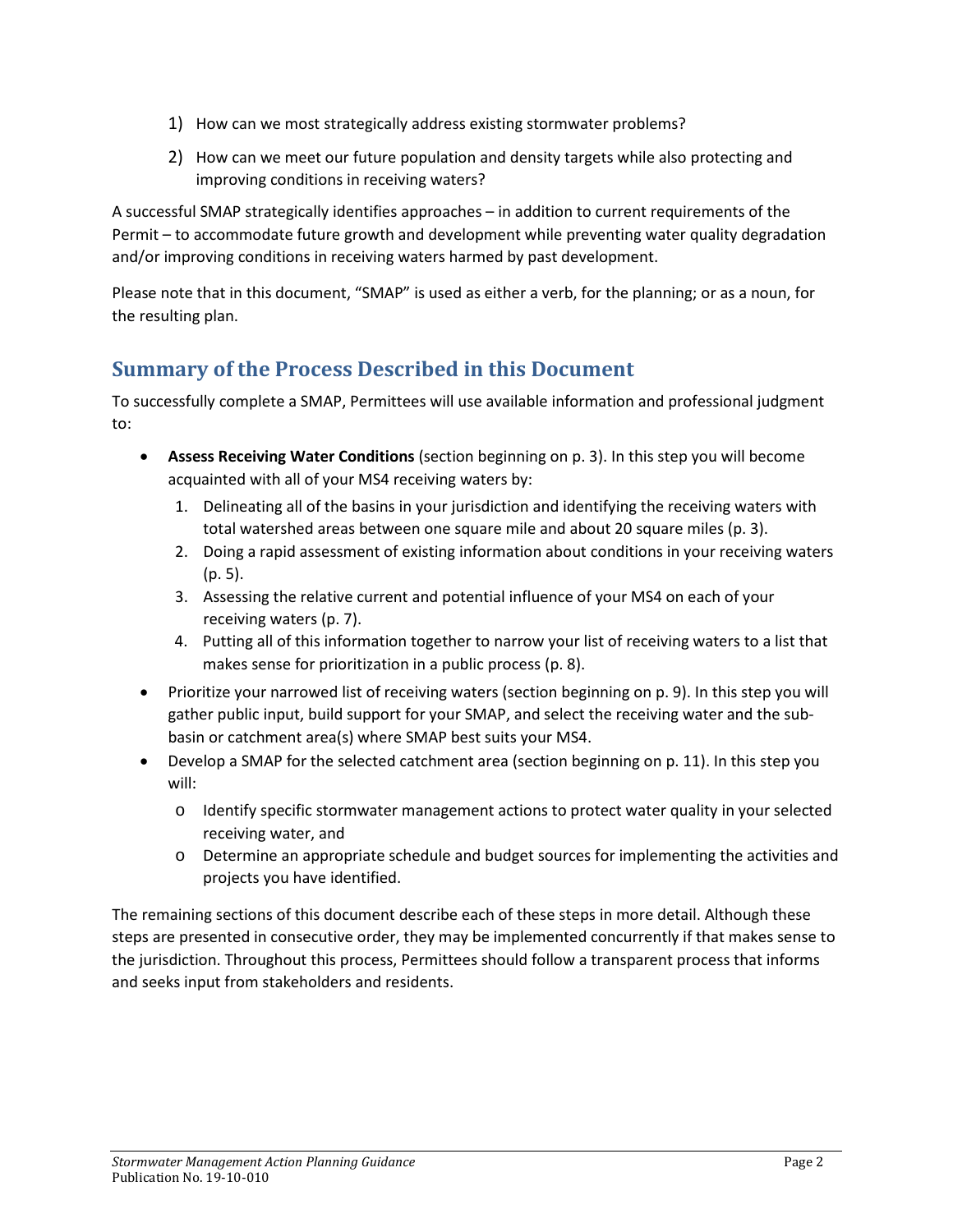## <span id="page-8-0"></span>**Receiving Water Conditions Assessment**

#### *S5.C.1.d.i Phase II Permit requirement:*

*Permittees shall document and assess existing information related to their local receiving waters and contributing area conditions to identify which receiving waters are most likely to benefit from stormwater management planning.*

*By March 31, 2022, Permittees shall submit a watershed inventory and include a brief description of the relative conditions of the receiving waters and the contributing areas. The watershed*  inventory shall be submitted as a table with each receiving water name, its total watershed area, *the percent of the total watershed area that is in the Permittee's jurisdiction, and the findings of the stormwater management influence assessment for each basin. Indicate which receiving waters will be included in the S5.C.1.d.ii prioritization process. Attach a map of the delineated basins with references to the watershed inventory table.*

This assessment helps jurisdictions gain an understanding of their receiving waters, the relative impacts of urbanization and land use activities on those receiving waters, and what existing information is most useful to guide their prioritization (S5.C.1.d.ii of the Phase II Permit).

Four steps are included in this overall assessment:

**Step 1:** Delineate basins and identify receiving waters,

**Step 2:** Assess receiving water conditions,

**Step 3:** Assess stormwater management influence, and

**Step 4:** Assess relative conditions, and contributions.

The outcome of the Receiving Water Conditions Assessment is a watershed inventory that identifies the list of candidate basins and includes the information you need to support your prioritization process. Although these steps are presented in consecutive order, they may be implemented concurrently if that makes sense to the jurisdiction.

#### <span id="page-8-1"></span>**Step 1: Delineate Basins and Identify Receiving Waters**

The first step in the Receiving Water Conditions Assessment is delineating the basins in your jurisdiction and identifying all of your receiving waters. The appropriate scale for these basins ranges from about one square mile (the smallest area likely to support a perennial stream) to up to about 20 square miles total drainage area, including all contributing areas outside of your permit coverage area. Jurisdictions may have compelling reasons to look at larger watersheds, but rivers and most large streams (more than third Strahler order) are likely too large for SMAP actions alone to result in noticeable improvements in the receiving waters.

Use the scale that best meets your end goal, *i.e.*, whether the prioritization (S5.C.1.d.ii) is expected to be driven by flow control or by toxics or nutrient loading reduction (or both). Counties may need to begin at a larger scale to narrow the number of basins included in the Receiving Water Conditions Assessment. Whatever the scale for the delineation, SMAP actions (S5.C.1.d.iii) will ultimately be identified for a smaller catchment area or areas within the priority basin.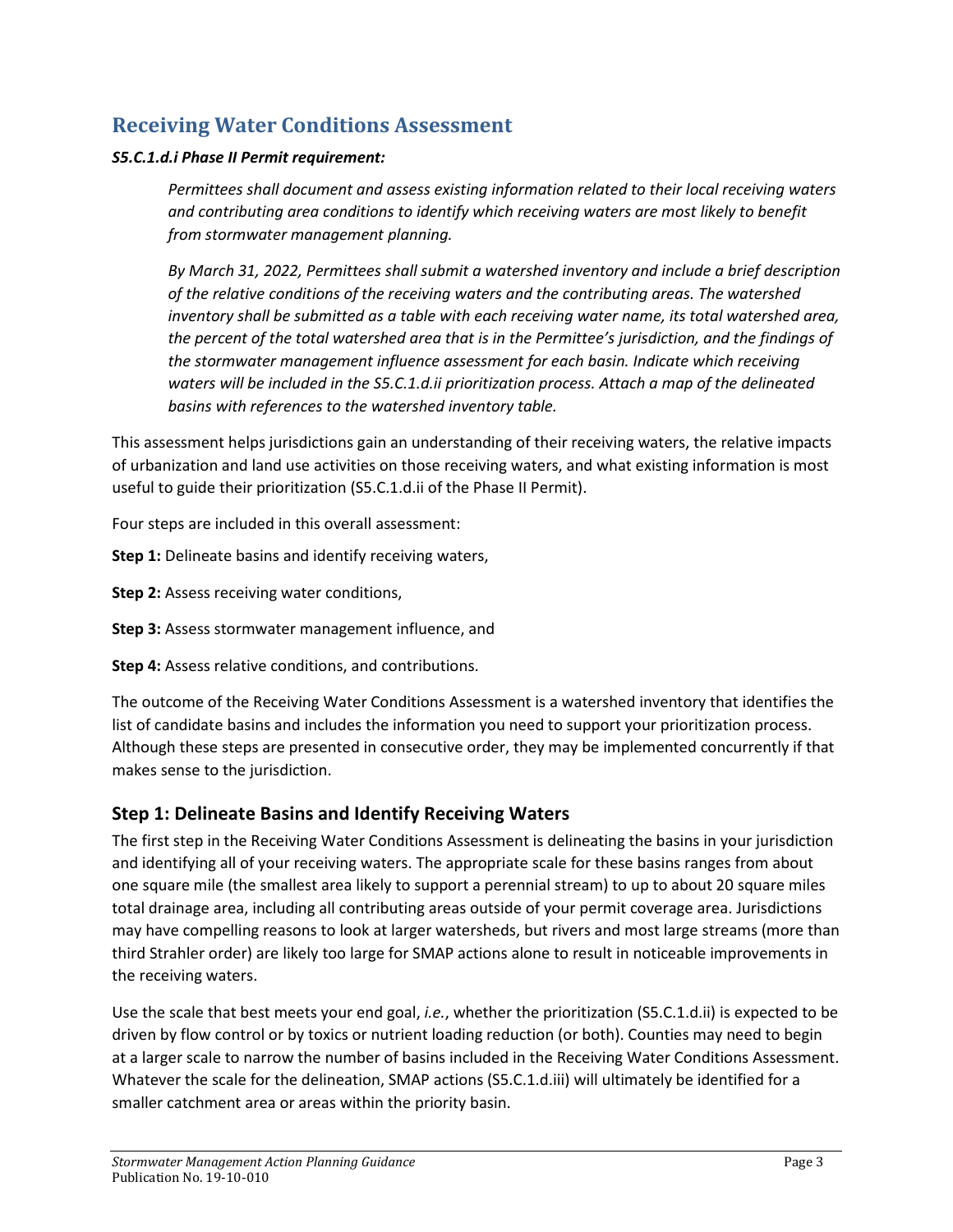While it is not required to use GIS or other digital tools to complete this work, Ecology encourages Permittees to use the "assessment units" from the Puget Sound Watershed Characterization Project as a starting point [\(https://ecology.wa.gov/Water-Shorelines/Puget-Sound/Watershed-characterization](https://ecology.wa.gov/Water-Shorelines/Puget-Sound/Watershed-characterization-project)[project\)](https://ecology.wa.gov/Water-Shorelines/Puget-Sound/Watershed-characterization-project), or other existing GIS products. The Watershed Characterization's "assessment units" provide a first cut of basin delineations that may need to be refined to better reflect on-the-ground conditions and/or meet the needs of this permit requirement. The Watershed Characterization Project may be able to work with a jurisdiction to develop "assessment units" for some areas outside of the Puget Sound Basin, if requested early and Ecology has the resources available. Permittees in Clark and Cowlitz Counties may refer to the watershed delineation work that was done in developing the *Lower Columbia Region Monitoring Implementation Plan* (Stillwater Sciences 2016).

To successfully complete this step, whether using the Watershed Characterization Project "assessment units" or another existing source of information, or doing the work specifically for this process, you will delineate all of the basin areas in your jurisdiction and identify the receiving water for each of those basins. This exercise should rely on your MS4 map, which identifies your MS4 system, discharge locations, and receiving waters.

- 1. Every part of your jurisdiction drains to a receiving water of some type and size. This step should result in a map of your jurisdiction delineated into basins and a list of receiving waters to which your MS4 discharges (small stream segments, wetlands, lakes, large rivers, Puget Sound) – whether or not the receiving water is inside your jurisdictional boundaries.
- 2. Phase II Counties will do this step for your permit coverage area (Urbanized Areas and designated Urban Growth Areas). You are encouraged to also consider additional areas in your jurisdiction in order to determine the best approaches to integrate SMAP into your overall efforts at protecting receiving waters. You may ultimately choose to do SMAP for a catchment area that lies outside your permit coverage area but would benefit your receiving waters.
- 3. For each receiving water, except direct MS4 discharges to Puget Sound, determine:
	- a. The total contributing watershed area for that receiving water, inclusive of your jurisdiction and other jurisdictions, to the point where the receiving water flows into a flow control-exempt water body as defined in the *Stormwater Management Manual for Western Washington,* 2019, (SWMMWW) and Permit Appendix 1.
	- b. The percentage of that total watershed area that lies inside your jurisdictional boundary.
- 4. For direct MS4 discharges to Puget Sound, determine whether the discharge is to a shoreline area where there is likely a net deposition of sediment/solids and therefore stormwaterassociated pollutants (Black *et al.,* 2018).
	- a. All of Puget Sound's urban bays are areas of net deposition of sediment/solids.
	- b. The Coastal Atlas Map [\(https://fortress.wa.gov/ecy/coastalatlas/tools/Map.aspx\)](https://fortress.wa.gov/ecy/coastalatlas/tools/Map.aspx) characterizes the coast of Puget Sound in terms of drift cell types: divergence, left-to-right or right-to-left movement, no appreciable drift, or undefined drift. Determine whether your outfall is to an active transport zone (*i.e.*, characterized as left-to-right or right-toleft) or if it is in an area where sediment may be more likely to accumulate (*i.e.*, characterized as no appreciable drift or undefined drift). Include this designation in your watershed inventory.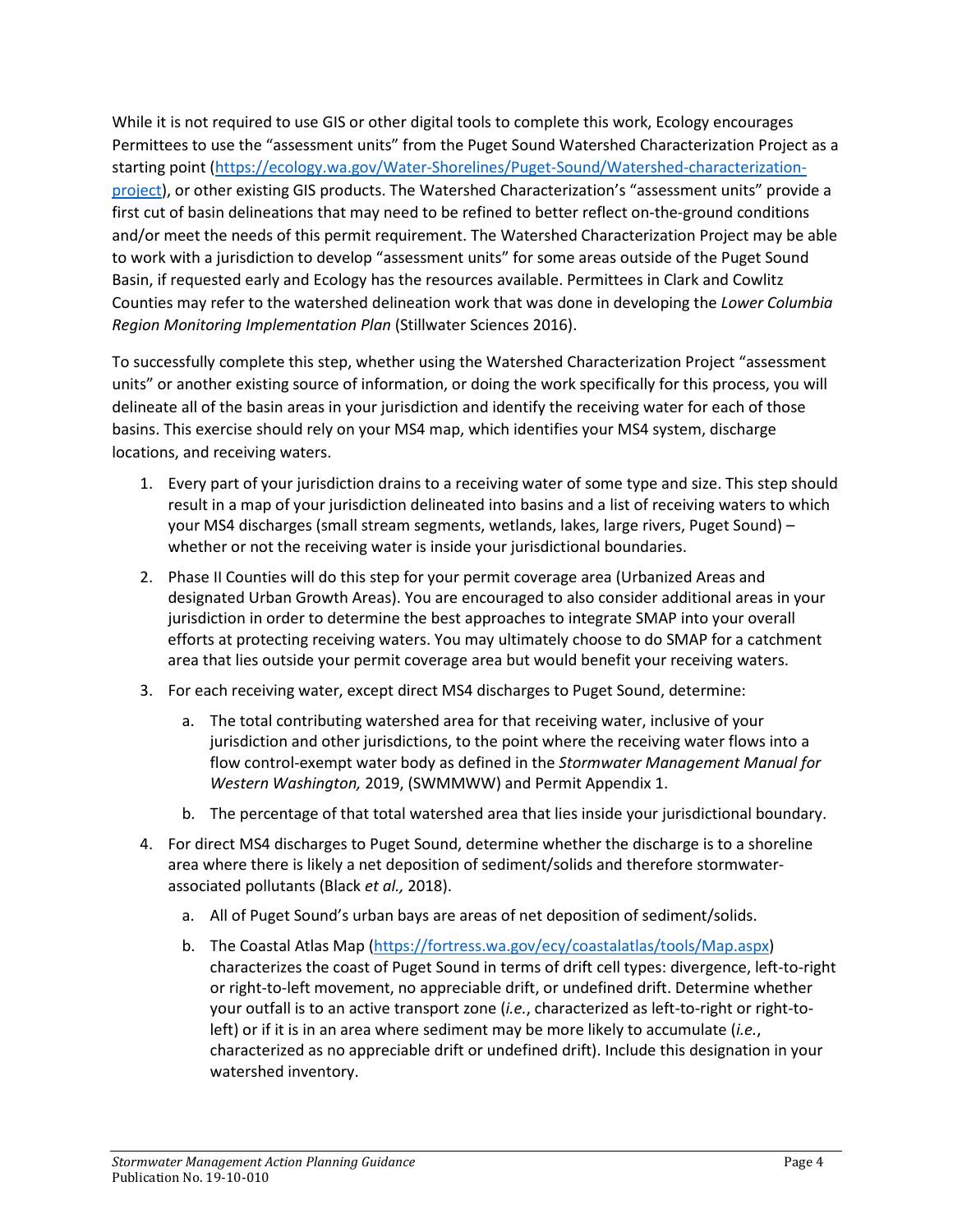A "no appreciable drift" or "undefined drift" designation needs to be field checked and clarified in your watershed inventory. The lack of drift or undefined drift may reflect either low energy areas with abundant sediment, which would be higher priorities for SMAP, or high (or low) energy areas with very little sediment accumulation, which would be lower priorities for SMAP.

### <span id="page-10-0"></span>**Step 2: Assess Receiving Water Conditions**

In this step you will compile and review available information to understand the likely condition of each of the receiving waters to which your MS4 discharges, whether directly or indirectly. This step is intended to be a rapid assessment of what you know about the condition of your receiving waters to help you assess Stormwater Management Influence in Step 3, assess Relative Conditions and Contributions in Step 4, and then prioritize your receiving waters and identify appropriate actions to include in your SMAP for the selected basin. You are not expected to collect new data or to establish a local monitoring program. The BCitR guidance provides a table of information and sources to be considered for this step. For each receiving water:

- 1. Identify the designated uses and desired water quality conditions to support those uses. The assessment of desired conditions can be done generally; for this exercise it is not necessary to collect new data or conduct a detailed numeric assessment. Depending on the designated use(s) it may even be appropriate for your assessment to focus on a single, specific indicator or a descriptor (*e.g.*, anadromous fishery) for one or more receiving waters.
- 2. Determine what information is available and assess the extent to which the desired conditions are being met, or if specific data are unavailable, the extent to which they are likely being met. It is not necessary to review in detail all available water quality and habitat information. If local data are not available, consider using regional information or data from nearby or similar receiving waters/basins.
- 3. Gather and evaluate landscape-scale data (land use and cover, road density, zoning, population, etc.) that help explain and predict receiving water conditions.
- 4. Assess the development pressure in the basin.
	- a. How much growth is being directed toward this area?
	- b. How is transportation planning likely to affect this basin?
	- c. In addition to watershed-scale implementation of Low Impact Development techniques, are headwaters, riparian areas, and other sensitive portions of the basin likely to be protected under current zoning and plans?
- 5. For basins that discharge to impaired waters, consider:
	- a. What sources/activities are the main contributors to the pollutant load targeted for reduction (*e.g.*, polluting activities associated with particular land use or land cover types)?
	- b. When does the impairment occur? Is it seasonal, or flow-dependent?
	- c. Can these sources be addressed (or are they already being addressed) through BMPs found in the SWMMWW and applied through your SWMP?
	- d. Will enhanced municipal stormwater management actions result in meeting loading targets?
	- e. Are substantial non-stormwater management actions needed to address the impairment?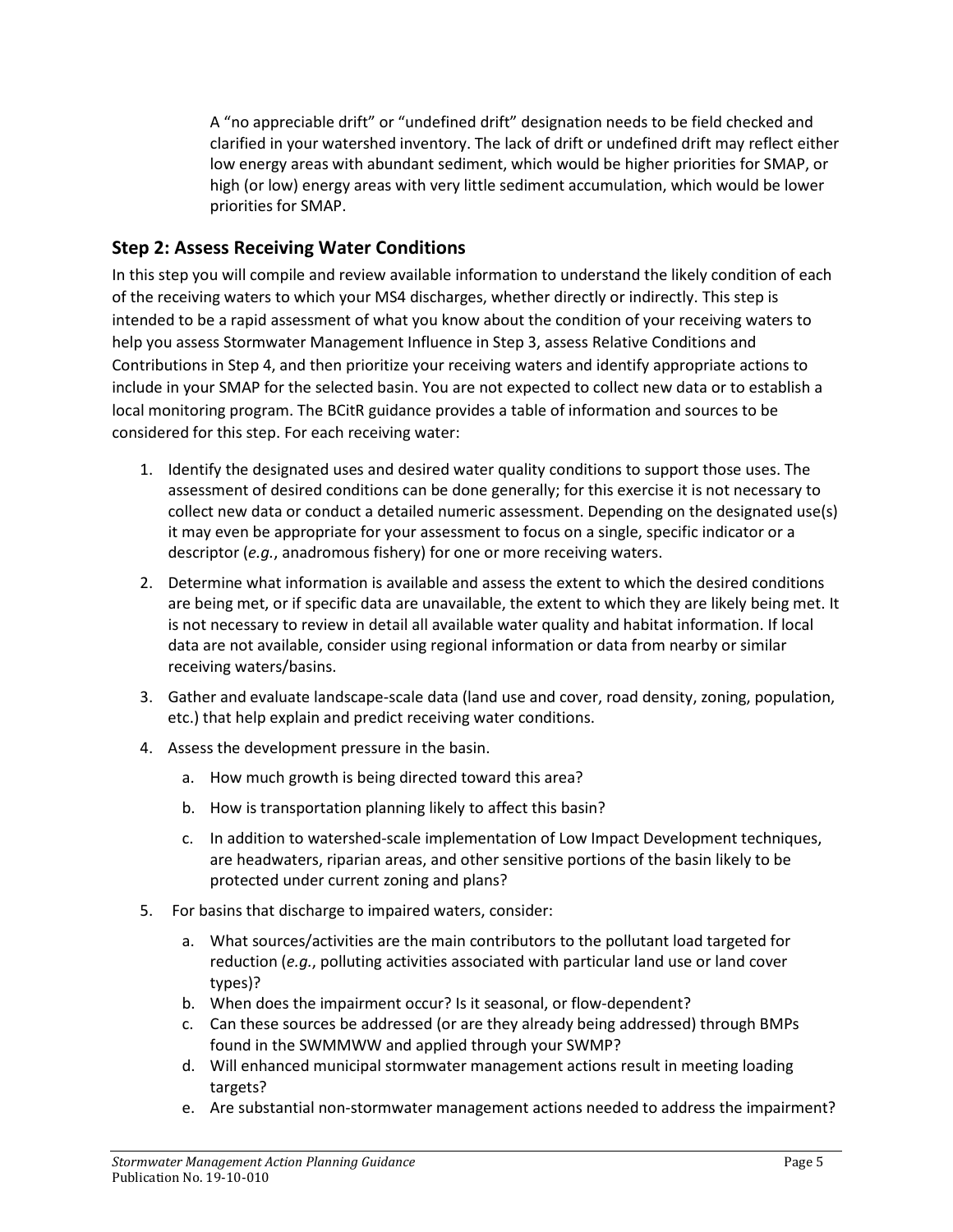- f. What combination of additional stormwater management actions will most effectively reduce current and future loadings?
- 6. Evaluate information related to overburdened communities within the contributing areas to help determine where overlap may exist with improving receiving water conditions for water quality and human health.
	- a. Sources of information for overburdened communities include, but are not limited to: [USEPA's EJ Screen](https://www.epa.gov/ejscreen) and the Washington State Department of Health *[Washington State's](https://fortress.wa.gov/doh/wtn/WTNIBL)  [Health Disparity Map](https://fortress.wa.gov/doh/wtn/WTNIBL)*.

Additional guidance and context for completing these six actions is given in the remainder of this section. In the introduction to Chapter 4 of BCitR, Prioritizing Watersheds for Stormwater Investment," two steps are listed related to the Assessment of Receiving Water Conditions: reviewing any regionalscale information as an initial screen, and then assessing local, watershed-specific information. Fully analyzed local water quality and biological indicator datasets do not exist for all receiving waters, and not all jurisdictions have capacity to analyze data that do exist. Jurisdictions who have more local data available can make more informed decisions.

Descriptions of appropriate data and information to include in the Assessment of Receiving Water Conditions, as well as possible data sources, are given in BCitR Chapter 4.3 "Prioritizing Watersheds for Stormwater Investment, Using Local Data" and Chapter 5 "Local Data Sources for Prioritization of Watersheds." In particular, refer to Table 5.4 "Local Data for Prioritizing Flow Control, LID and Runoff Treatment."

Consider data available from other regional datasets, assessments, and reports from other local jurisdictions, soil and water conservation districts, or state or federal resource and science agencies. Some particularly helpful sources for the Assessment of Receiving Water Conditions include:

- The [Watershed Characterization Project](https://ecology.wa.gov/Water-Shorelines/Puget-Sound/Watershed-characterization-project) includes water flow assessments (delivery, surface storage, recharge, and discharge), water quality assessments (sediment, nutrients, pathogens, and metals), and habitat assessments (terrestrial, freshwater, and marine shorelines) that can be useful for this step.
- Ecology's [Environmental Information Management \(EIM\) database](https://ecology.wa.gov/Research-Data/Data-resources/Environmental-Information-Management-database) contains water and sediment quality data from studies conducted across the state.
- The U.S. Geological Survey has collected water quality and biota data in urban and rural areas throughout western Washington as part of the [National Water Quality Assessment Program](https://www.usgs.gov/mission-areas/water-resources/science/national-water-quality-assessment-nawqa?qt-science_center_objects=0#qt-science_center_objects) and other studies.
- Stormwater Action Monitoring (SAM) produced [regional receiving water assessments](https://ecology.wa.gov/Regulations-Permits/Reporting-requirements/Stormwater-monitoring/Stormwater-Action-Monitoring/SAM-status-and-trends) of in Puget Sound urban nearshore areas and Puget lowland streams. SAM identified correlations between water and sediment quality and biota conditions, and watershed characteristics including several measures of urbanization including watershed and riparian canopy and impervious surfaces. These studies may be useful to many Permittees for completing the Assessment of Receiving Water Conditions.
	- o Sargeant and Ruffner, 2017; Lanksbury *et al.,* 2017; Black *et al.,* 2018; and De Gasperi *et al.,* 2018 each provide stormwater-management-relevant representations of what is known about these receiving waters across the full range of urbanized conditions. The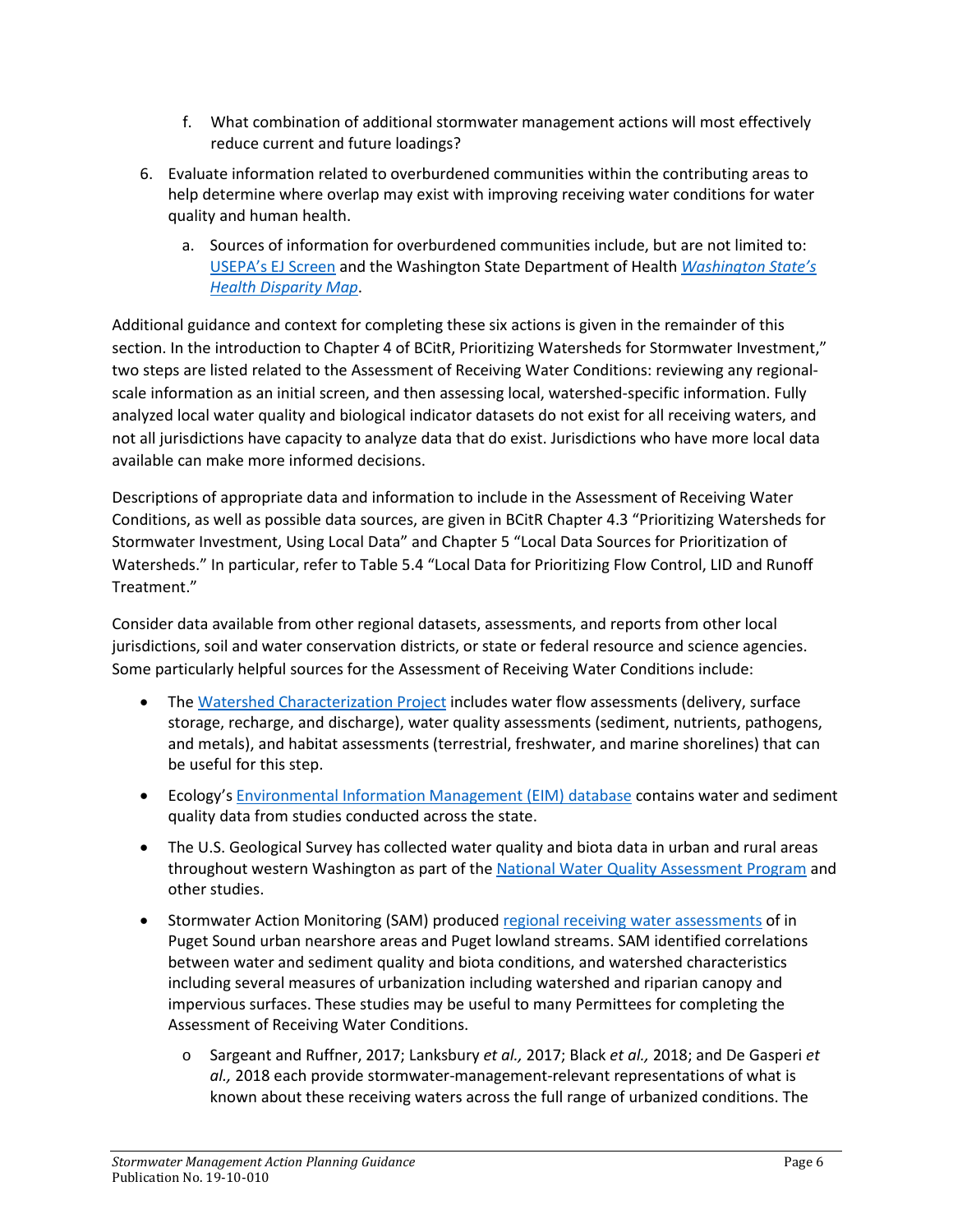studies present regional information that can help jurisdictions evaluate the status of their receiving waters. Local data can be compared for contextual comparison of "poor, fair, or good" conditions, or across the entire range of regional conditions.

• The Phase I Counties' 2013 permit modeling and basin plan reports (King County 2018, Snohomish County 2017, Clark County 2017, and Pierce County 2017) provide assessments of water quality conditions and designated uses for four watersheds that are under pressure of development.

Review these and/or other relevant sources to find data for nearby receiving waters or ones with similar watershed characteristics. In general, identify both the likely best and the likely worst receiving water conditions to which your MS4 contributes. Document how you are using data sources in the Assessment of Receiving Water Conditions, and what data or information would be useful to improve it.

If you are not satisfied with the level of information you currently have, you may consider including targeted new data collection and analysis as a SMAP action for use in subsequent planning cycles or to improve future assessments, but it is not required. For this initial planning effort, Permittees are only required to complete all of the steps with the information they have available. Use best professional judgment in cases of limited information and revisit these areas in future updates or as more regional findings become available. In the absence of local receiving water monitoring data, water quality and biotic conditions may be predicted using landscape, physical habitat, or disturbance information.

In addition to considering designated uses and existing (or inferred) water quality data, assess the amount (approximate percentage) of current and expected future land uses and impervious surfaces and their distribution in the watershed (*i.e.*, headwaters, riparian areas, floodplains). Identify overburdened communities that possibly have health risks that may be improved through stormwater management actions. Knowing your community and landscape at this level of detail will inform your SMAP process to identify a place to focus additional projects and activities to benefit those receiving waters in the long term. Compile and organize the relevant available information for further analysis.

## <span id="page-12-0"></span>**Step 3: Assess Stormwater Management Influence**

This step will provide the rationale for sorting your receiving waters according to their relative expected benefit from SMAP. The assessment requires you to use your judgment as to the relative influence of your MS4 and potential SMAP actions to protect or improve receiving water conditions, based on the information gathered and compiled in Steps 1 and 2. Use that information and your knowledge of conditions across your jurisdiction's landscape to help determine/judge your MS4's current contribution to the receiving water and your potential stormwater management influence on future conditions in the receiving water.

A basin with relatively low expected Stormwater Management Influence for SMAP is defined as having both "low expected hydrologic impacts" and "low expected pollutant loadings" that are defined as follows:

- Low expected hydrologic impacts are from MS4s that drain directly to:
	- o Flow-control exempt receiving waters as defined in the 2019 SWMMWW, or
	- o Ephemeral streams (generally, streams having less than one square mile of contributing watershed area), or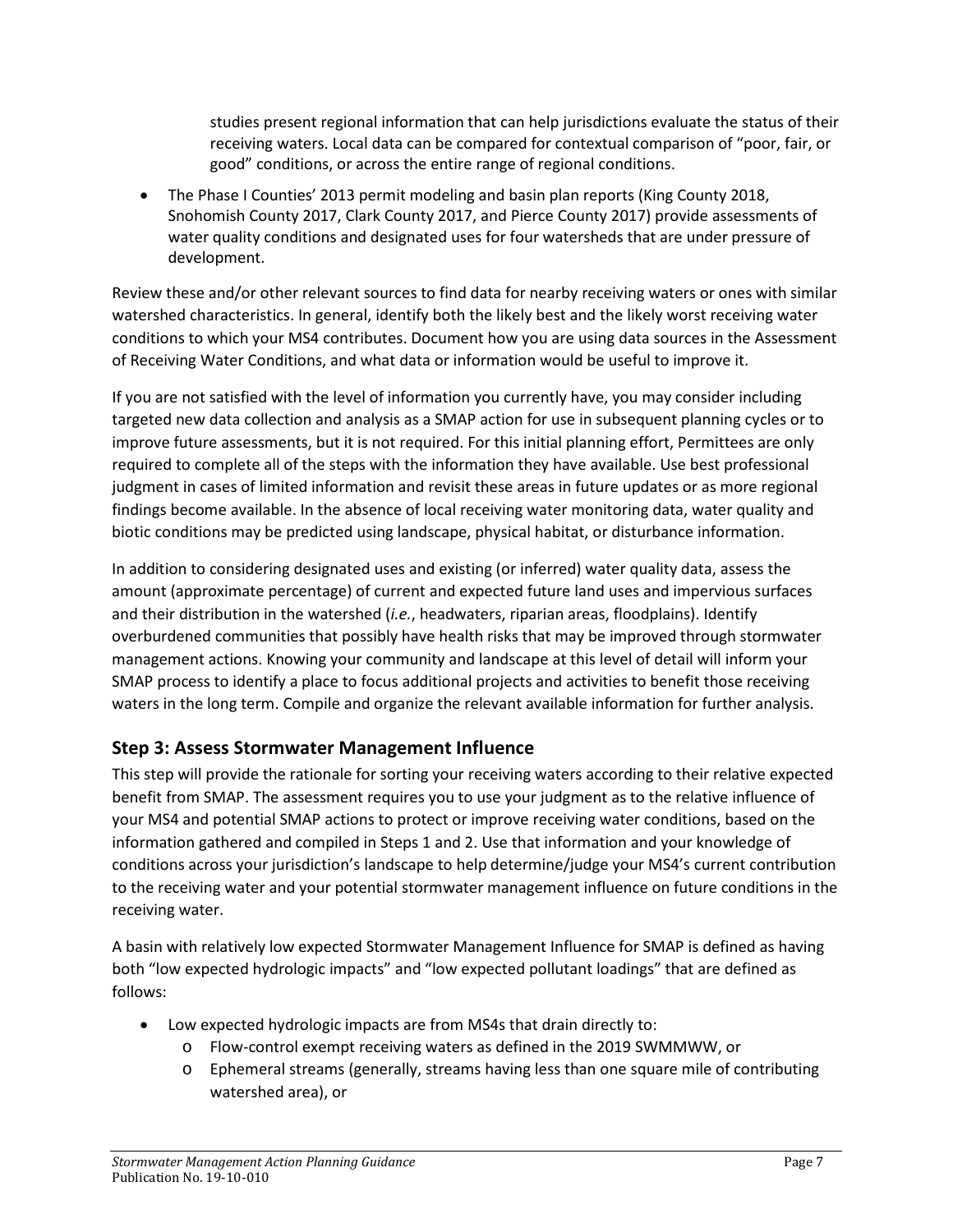- o Receiving waters primarily influenced by groundwater flows.
- Low expected pollutant loadings are from MS4s receiving runoff from only:
	- o Non-pollutant generating surfaces as defined in the 2019 SWMMWW; and/or
	- o Low density residential land uses; and/or
	- o Parking areas with up to 100 total trip ends or for up to 300 employees; and/or
	- o Roads with ADT up to 7,500, fully and partially controlled limited access highways with ADT up to 15,000; and/or
	- o Other land uses where runoff is already being treated using stormwater BMPs designed in accordance with the SWMMWW (or equivalent), and in particular, roads with higher ADT, parking areas for buildings with more total trip ends, and on-street parking areas of municipal streets in commercial and industrial areas (see the 2019 SWMMWW).

For each basin, document your answers to the following questions:

- 1. What are the major pollutants and/or flow impacts associated with individual point sources versus non-point sources? Will the loadings and/or runoff volumes increase under expected future land use conditions?
- 2. Can these sources be addressed through other land management strategies, including policies, code, or development standards?
- 3. Can future growth be managed to minimize adverse stormwater impacts?

The steps that follow in this document do not apply for the basins that have low expected Stormwater Management Influence. Provide your completed watershed inventory with your Permit Annual Report and include your Assessment of Stormwater Management Influence documentation.

After assessing Stormwater Management Influence, consider where it is most likely that enhanced stormwater management, retrofits, and/or land use planning in a basin will protect or improve downstream water quality and habitat. Include this information in Step 4 – Assessment of Relative Conditions and Contributions.

## <span id="page-13-0"></span>**Step 4: Assess Relative Conditions and Contributions**

In this step you will narrow the number of receiving waters and basins to a candidate list to include in your Receiving Water Prioritization process. Permittees are not required to prioritize basins that were determined in Step 3 to have relatively low expected Stormwater Management Influence for SMAP.

Both BCitR and the Watershed Characterization Project provide approaches to identify relative conditions. Document the approach and reasoning for the decisions you make in this step to justify and explain them in your public prioritization process. BCitR's "Management Matrix for Restoration and Protection" in Chapter 4.2 appropriately emphasizes focusing on "protection" and "restoration" as opposed to "conservation" and "development" for stormwater investments, and that approach may be useful for your Assessment of Relative Conditions and Contributions. Consider these categories as they apply to your basins and their receiving waters, along with what opportunities likely exist for additional stormwater investments.

Evaluate the planned and expected future land uses in each potential candidate basin and consider how those changes are likely to impact water quality, habitat, and biota in the receiving waters. You began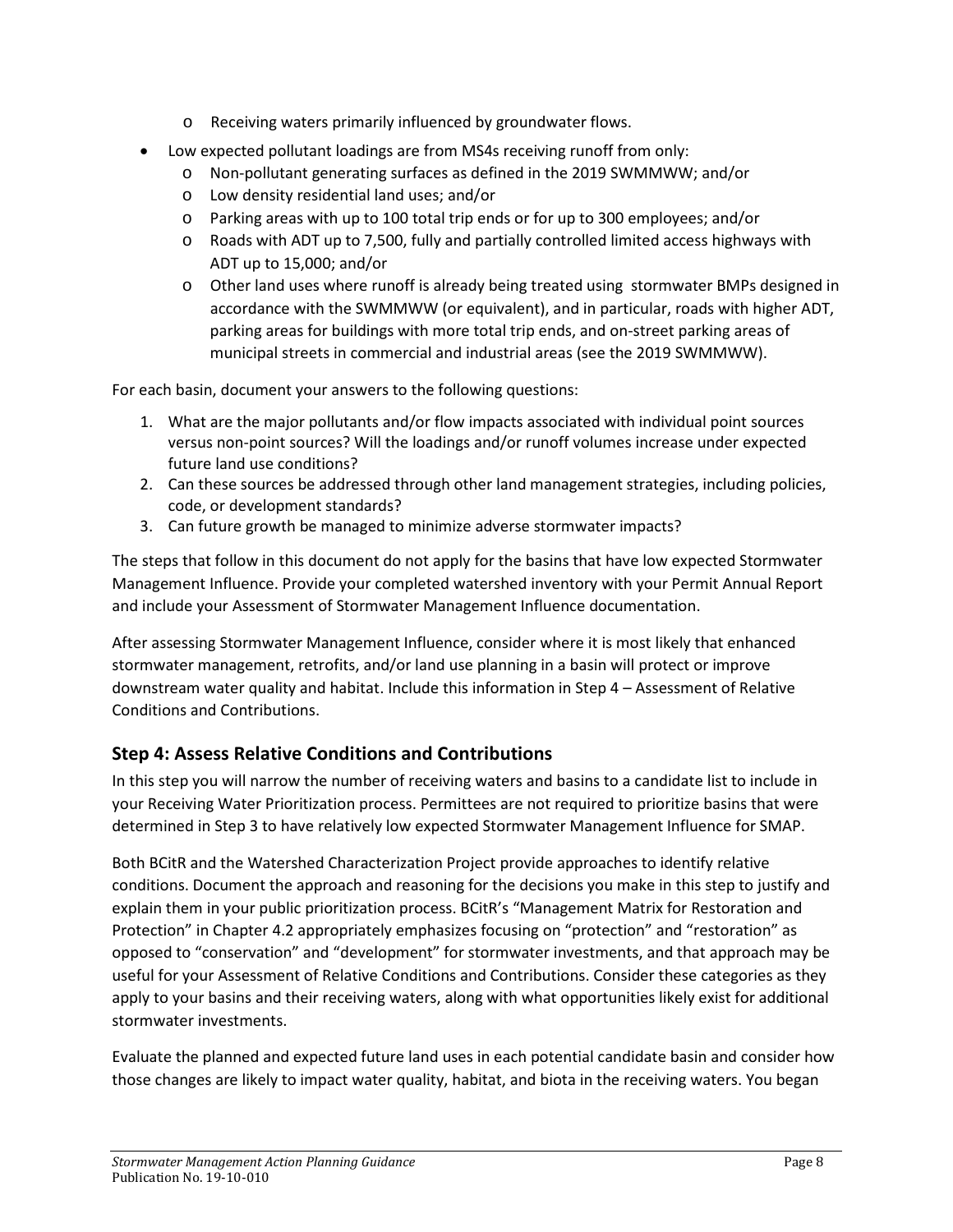this work in Step 2 and continued it in Step 3. Anticipate the most likely condition of landscape-scale indicators either under full build-out conditions, or in about 20 years.

Propose protection and/or restoration goals for each potential candidate basin. Consider the gap between what is known about the existing conditions and the goals, and explain the rationale as to where targeted stormwater investments and actions are most likely to protect/improve receiving water conditions. Part of this step may include coordinating with your neighboring jurisdictions, or interconnected MS4s, and learning about their perspectives, needs, and plans for the same receiving water. Your neighbors may have existing plans and processes that can be leveraged for your SMAP.

You may choose to delineate catchments (sub-basins) at this step for prioritization. The delineation into catchment areas can be performed on a limited number of basins that are high priority candidates for initial actions. Alternatively, the delineation may be done as part of the Receiving Water Prioritization after the basins are prioritized but before selecting the final catchment area.

This final step in the Receiving Water Conditions Assessment should result in a manageable and credible list of candidate basins to begin the prioritization process.

Some (particularly, small) jurisdictions may not have any basins where their actions can significantly influence receiving water conditions. If this is the case, submit your documentation instead of a list of candidate basins in your Permit Annual Report.

The final product of this effort will be a watershed inventory that organizes the data into a common format (such as in a spreadsheet, database, or GIS) for further analysis. The inventory will include relevant findings from each step. Document the overall rationale for the final list of basins, the proposed restoration or protection goal(s) for each receiving water, and some informed ideas about what specific catchment areas or sub-basins should be targeted for additional stormwater investments. Also include relevant information about existing plans and planning efforts that might meet or be leveraged to address SMAP needs. You will submit the inventory and map to Ecology according to the Permit Annual Report. As new information becomes available, add it to the inventory at appropriate milestones.

## <span id="page-14-0"></span>**Receiving Water Prioritization**

#### *S5.C.1.d.ii Phase II Permit requirement:*

*Informed by the Assessment of Receiving Water Conditions in (i) above and other local and regional information, Permittees shall develop and implement a prioritization method and process to determine which receiving waters will receive the most benefit from implementation of stormwater facility retrofits, tailored implementation of SWMP actions, and other land/development management actions (different than the existing new and redevelopment requirements). The retrofits and actions shall be designed to: 1) conserve, protect, or restore receiving waters through stormwater and land management strategies that act as water quality management tools, 2) reduce pollutant loading, and* 

*3) address hydrologic impacts from existing development, as well as planned for expected future buildout conditions.*

*Document the prioritized and ranked list of receiving waters no later than June 30, 2022.*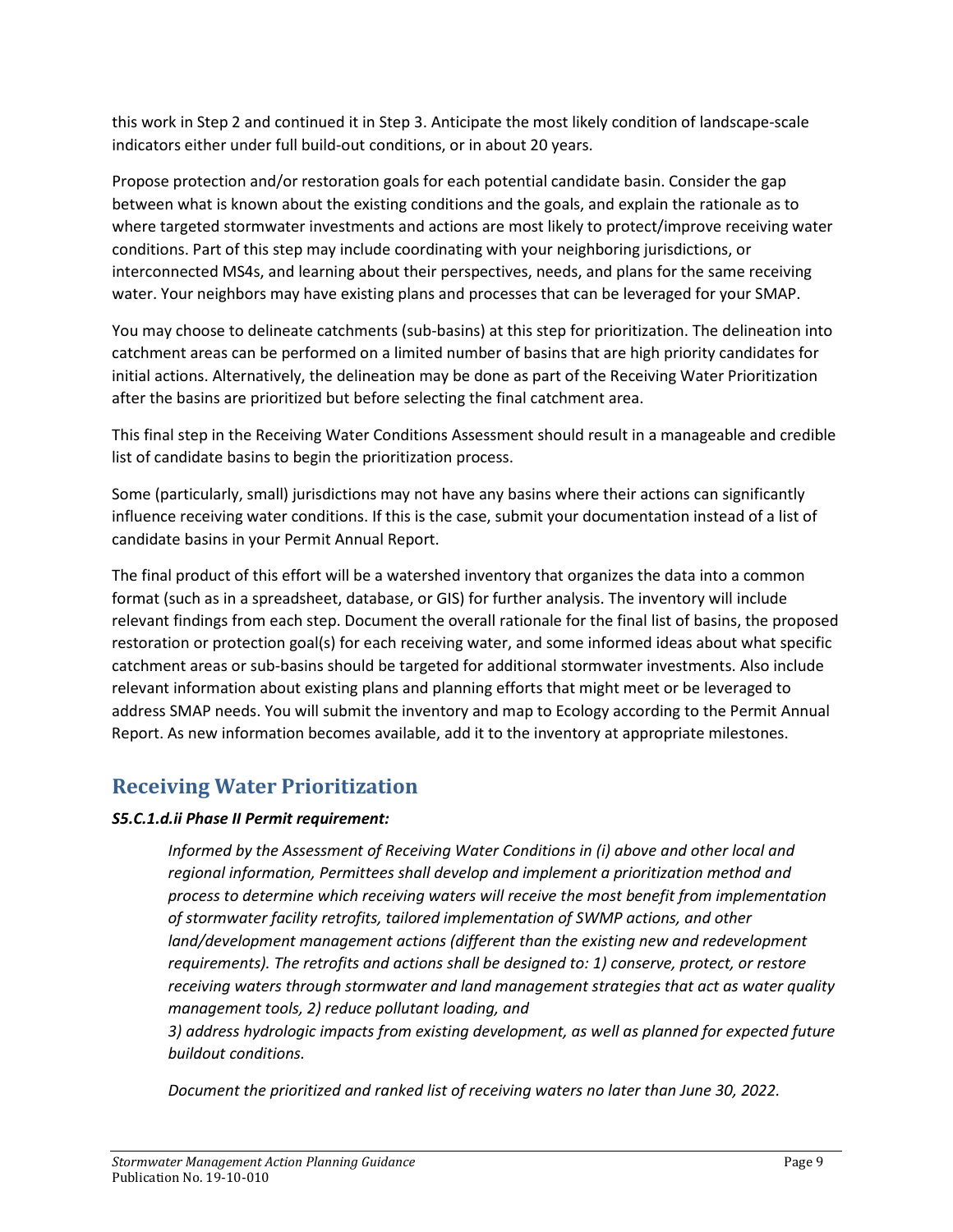You will establish and conduct a process to prioritize among your candidate basins to select an area of focus where SMAP will be applied to reduce pollutant loading and/or address hydrologic impacts from existing, expected, or proposed future development. Three strategic SMAP elements will be highlighted during the prioritization process (see SMAP section beginning on p.13):

- 1) Strategic retrofits, including a combination of both improvements of existing structural facilities and siting and construction of new facilities.
- 2) Land management strategies that act as a water quality management tools to conserve, protect, or restore receiving waters.
- 3) Strategic SWMP enhancements and targeted S5.C stormwater management actions.

Your prioritization process will identify the receiving water expected to benefit most from future implementation of these three strategic elements in your SMAP. You will then select a catchment area (recommended to be approximately 400 to 600 acres, or a catchment scale that is appropriate for this level of planning in your jurisdiction). Chapter 4 of BCitR "Prioritizing Watersheds for Stormwater Investment" lists these steps for the prioritization process: Establish prioritization goals; actively seek input from natural resource agencies and tribes; and involve interested parties the public early on in the prioritization process. A good process will include these steps to provide transparency, improve the knowledge base, and help to ensure better success in SMAP implementation.

Basins that drain to high quality receiving waters that are also under pressure of development should score high in the prioritization process. A successful SMAP for such a basin is likely to protect highquality receiving water quality over the long term.

Follow these general prioritization principles as they apply to your receiving waters:

- 1. Give higher priority to basins with receiving waters that show low to moderate levels of impairment (*e.g.*, as assessed via water quality data, Benthic Index of Biotic Integrity (B-IBI) scores, or habitat surveys). These receiving waters are expected to benefit more quickly as a result of stormwater management actions.
- 2. Give higher priority to basins where the municipality can exert greater influence either alone or in partnership with one or more neighboring jurisdictions. For example, assign higher priority to basins that either have most of their associated drainage area within the municipality, or where an inter-local agreement is or will be in place with one or more neighboring municipalities to implement the SMAP. In other words, if the municipality coordinates a priority basin identification and rehabilitation strategy approach with a neighboring municipality, a shared basin may score higher.
- 3. Give higher priority to basins where regional rehabilitation efforts are also focused or to receiving waters identified as important under other planning processes such as WRIA plans, Salmon Recovery Plans, MTCA/Superfund cleanups, Endangered Species Act listings and critical habitat designations. Basins draining to receiving waters listed in the 303(d) Watershed Assessment as Category 5 based on B-IBI scores may warrant higher priority if low B-IBI scores are likely due at least in part to hydrologic conditions.
- 4. Give higher priority to basins with direct MS4 discharges to shoreline segments with low or negligible longshore transport and particularly to areas in Puget Sound where sediment accumulates (*i.e.*, bays, lagoons, inlets, depositional beaches). Sediment depositional areas are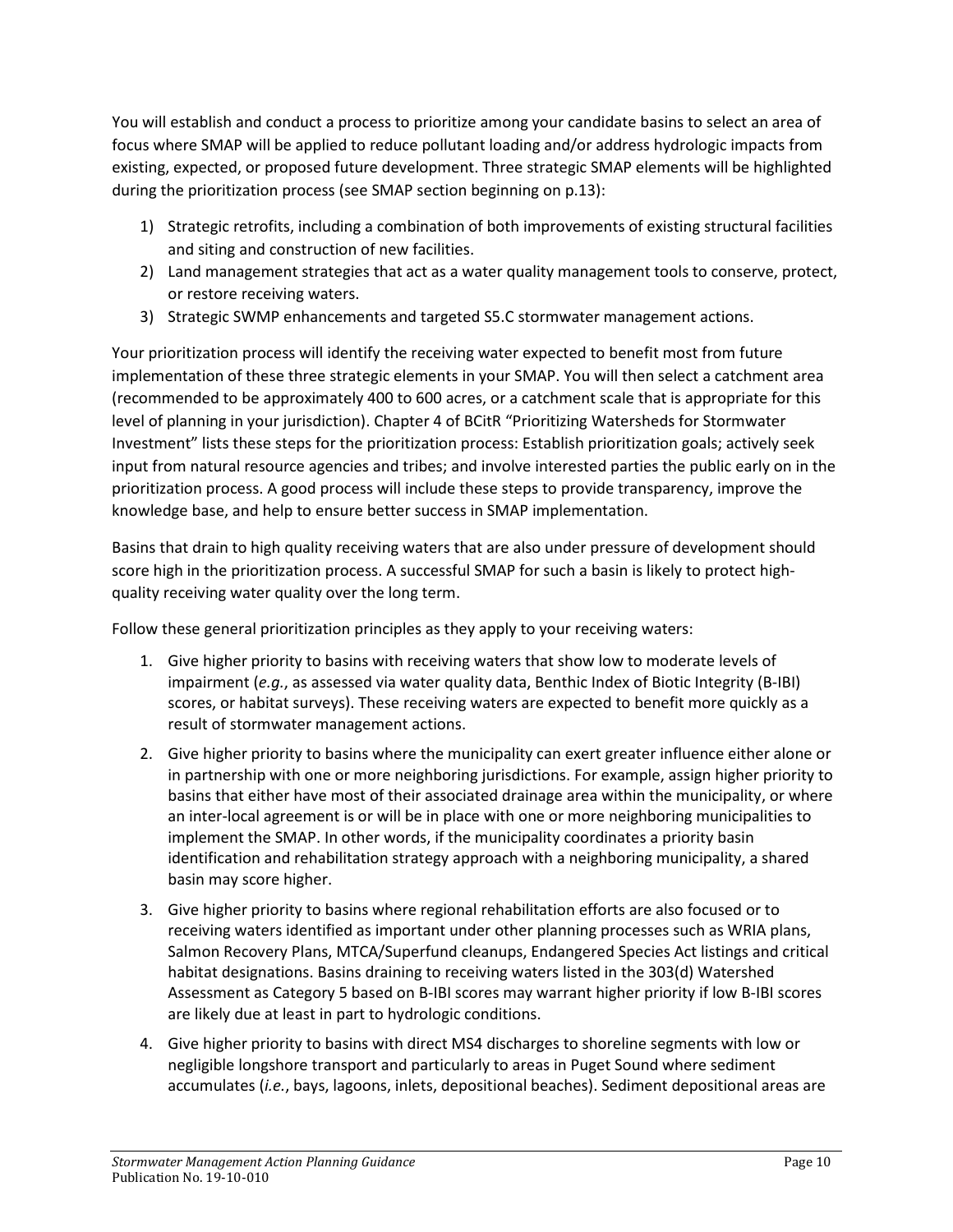higher priority for SMAP than open shoreline drift cells with high energy dispersion of pollutants.

5. Give a higher priority to basins with overburdened communities where the water quality issues and human health impacts overlap and can be addressed (at least partly) through stormwater management improvements.

Following selection of the priority basin, your process should include selection of the catchment or subbasin area where stormwater investments will be made for SMAP.

Counties should consider the potential for annexation of areas within their basins and describe how these areas are taken into account in the prioritization process. Coordination and collaboration with adjacent jurisdictions will improve planning in these areas and help to refine priorities. It is acceptable for a Phase II County to select a catchment area outside of their permit coverage area for SMAP if the planning and the resulting stormwater management actions will benefit a high priority receiving water.

Prior to finalizing your prioritization, for the top few candidate basins, review the protection and restoration goals with all of the information gathered for Step 2, Assess Receiving Water Conditions. Use this information to judge what relative level of investment is likely needed to meet water quality goals for each basin, including the anticipated need for flow control and treatment facilities. To the extent possible, predict likely hydrologic and pollutant loading impacts from your current and future land use combinations. General stormwater discharge data for pollutant loading impacts can be found in the *Phase I Stormwater Permit: Final S8.D Data Characterization, 2009-2013* (Hobbs *et al.,* 2015). Pollutant loads across your jurisdiction may be highly variable. Scenario modeling may be helpful for this planning requirement, but Ecology does not require that you conduct a modeling exercise for SMAP.

If you are considering selecting an impaired waterbody with current or future Total Maximum Daily Load (TMDL) requirements as a SMAP priority basin, you must document how SMAP investments will go above and beyond the current (or currently expected) Permit and TMDL requirements, and what the additional investments will achieve. For such basins, include substantial, scientific justification including conducting modeling exercises or other quantitative evaluations that are appropriate for your TMDL.

Be sure to document your process well and be prepared to adjust it as process or project improvements are identified. Ensure that you gather feedback from interested stakeholders and residents and allow time to include that feedback in your process and SMAP.

## <span id="page-16-0"></span>**Stormwater Management Action Plan**

#### *Phase II S5.C.1.d.iii Permit requirement:*

*No later than March 31, 2023, Permittees shall develop a SMAP for at least one high priority catchment area from (ii) above that identifies all of the following:*

- *(a) A description of the stormwater facility retrofits needed for the area, including the BMP types and preferred locations.*
- *(b) Land management/development strategies identified for water quality management.*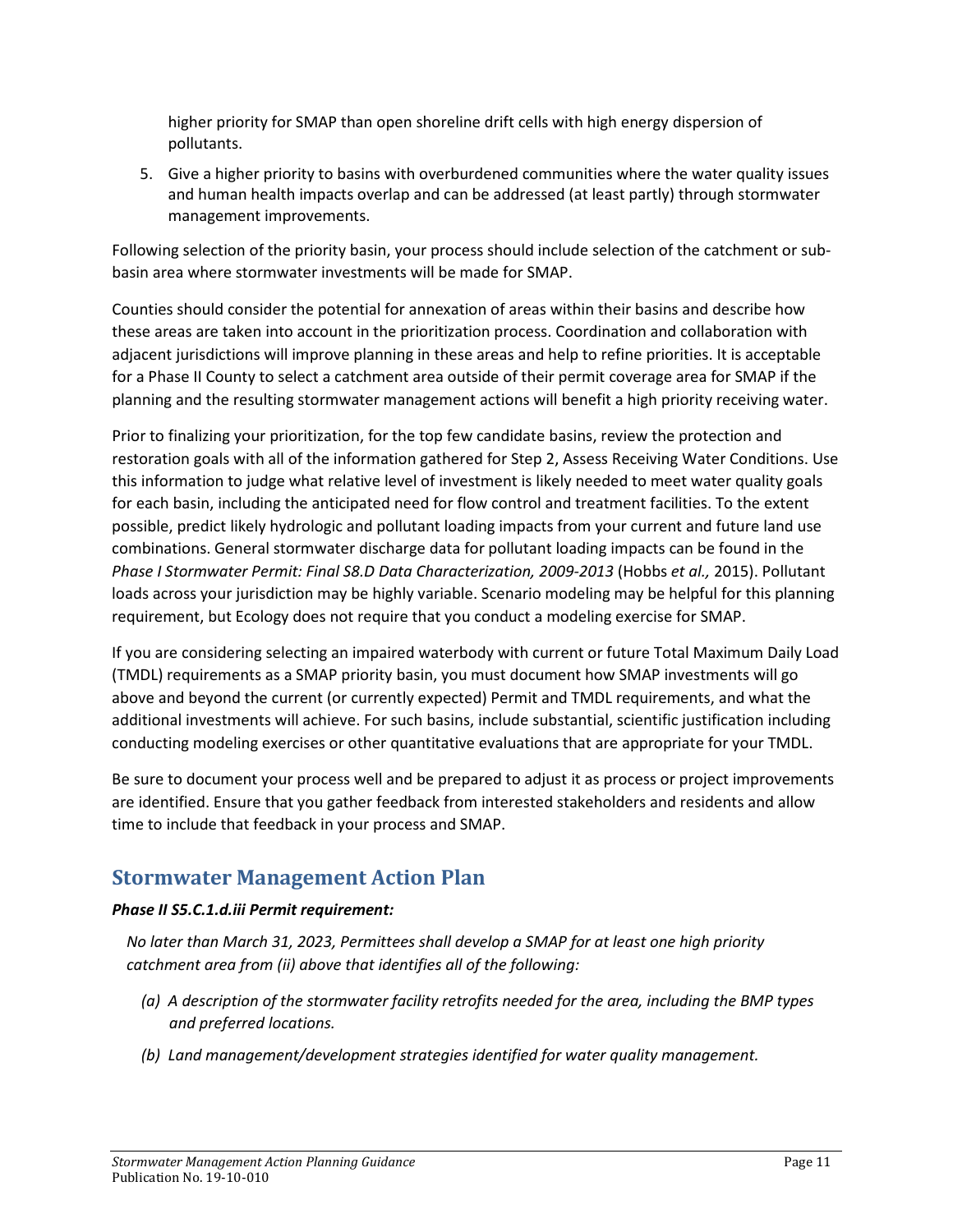- *(c) Targeted, enhanced, or customized implementation of stormwater management actions related to permit sections within S5, including:*
	- *IDDE field screening,*
	- *Prioritization of Source Control inspections,*
	- *O&M inspections or enhanced maintenance, or*
	- *Public Education and Outreach behavior change programs*

*Identified actions shall support other specifically identified stormwater management strategies and actions for the basin overall, or for the catchment area in particular.*

- *(d) Identification of needed changes to local long-range plans to address SMAP priorities, if applicable.*
- *(e) A proposed implementation schedule and budget sources for:* 
	- *Short-term actions (i.e., actions to be accomplished within six years), and*
	- *Long-term actions (i.e., actions to be accomplished within seven to 20 years).*
- *(f) A process and schedule to provide future assessment and feedback to improve the planning process and implementation of procedures or projects.*

#### *Phase I S5.C.6.d.ii Permit requirement (paraphrased):*

*Counties shall produce a SMAP for a single catchment area located within the watershed-scale plans developed in the 2013 Permit (or another basin selected using a process similar to the one described above). The SMAP must identify the same types of actions, and specify which are Short-term actions and Long-term actions.*

*A county may select an alternative basin, by following the same process as the Phase II Permit (i.e., by following all of the steps in this guidance document, not just the SMAP).*

The scale of the SMAP is expected to be at the catchment area size: approximately 400 to 600 acres, or a sub-basin or catchment scale that is appropriate for this level of planning in your jurisdiction. The catchment area within your priority basin will have been identified and selected in your prioritization process.

Basins draining to high quality receiving waters that are under pressure of development should have scored high in the Receiving Water Prioritization. For these priority basins, SMAP investments should focus on: retrofits to address protection of hydrologic function, zoning/land use designations, conservation easements, and/or land acquisition.

On the other end of the spectrum, Ecology recognizes that most or all of the land areas under the jurisdiction of many Western Washington Permittees are already built out, and the receiving waters that scored high in the Receiving Water Prioritization are more in need of improvement than protection. For these priority basins, SMAP investments for priority basins in these jurisdictions should focus on stormwater retrofits to reduce pollutant loads, tailored maintenance activities such as line cleaning, and other activities or capital projects to reduce pollutant loading and, if the receiving water is a small stream, reduce stormwater flows to allow improvements to stream habitat conditions.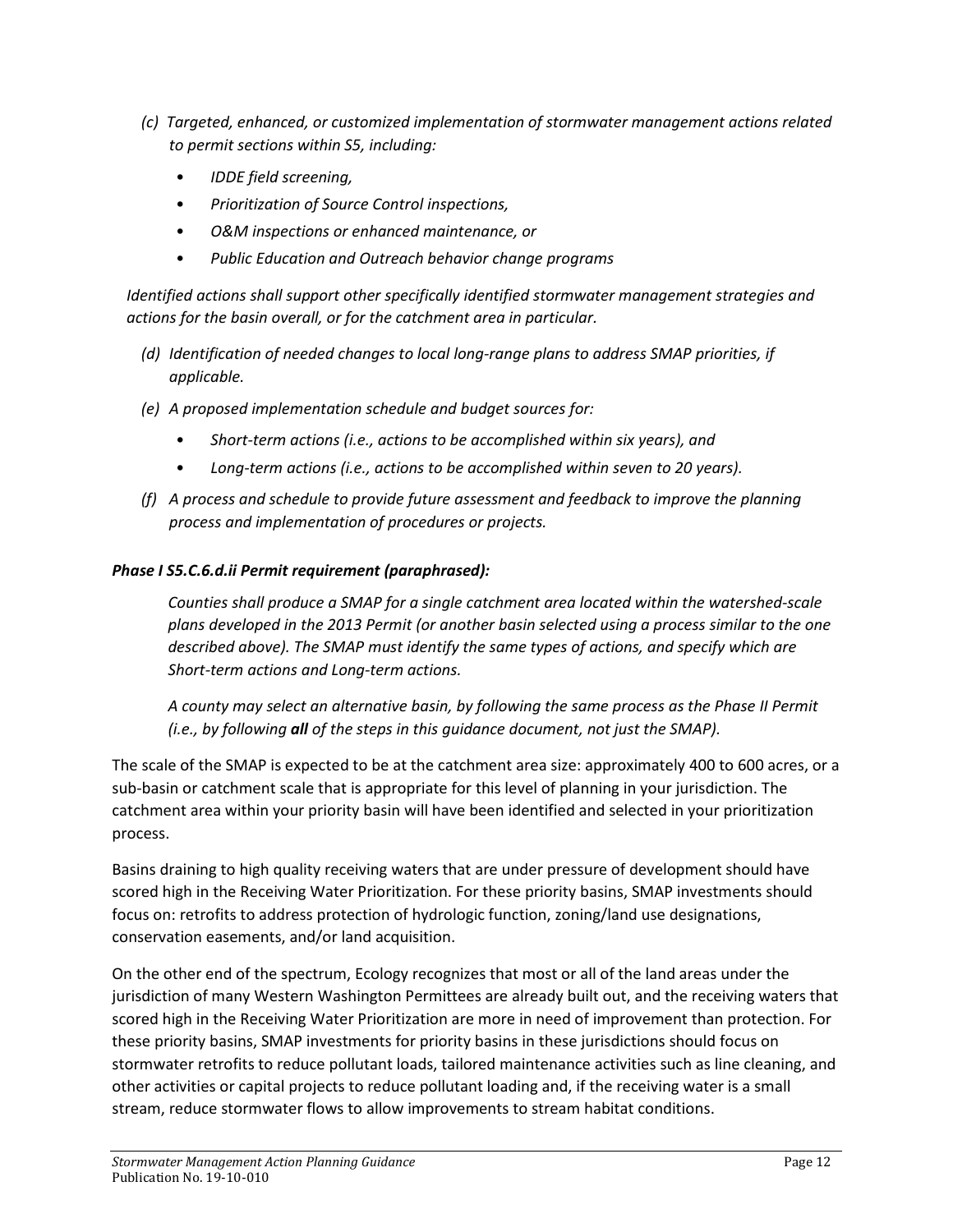Most Western Washington Permittees fall somewhere in between these two ends of the spectrum and their SMAP should include a mix of protection and improvement projects and activities appropriate to the local conditions.

Phase I Counties will complete a SMAP for at least one catchment area within the watershed that was modeled pursuant to the requirements of the 2013 Permit, unless you followed the process above to select a different receiving water.

Phase II Counties may complete a SMAP for a catchment area that lies outside the permit coverage area and would benefit your receiving waters. These counties may choose to do the SMAP for a basin outside of the permit coverage area where stormwater management actions will help protect or restore the selected high priority receiving water. Examples may include:

- Basins identified in the comprehensive plan that are under development pressure where stormwater management actions would protect and/or improve receiving water quality.
- Basins where existing development or land use practices have degraded water quality, and retrofits or stormwater management actions would provide benefits that could help protect and/or improve receiving water quality and habitat.

## <span id="page-18-0"></span>**The need for and most beneficial placement of stormwater facility retrofits**

In this context, 'stormwater facility retrofits' includes projects that retrofit existing treatment and/or flow control facilities, and new flow control or treatment facilities/BMPs that address impacts from existing development. SMAP should include appropriate, strategic stormwater retrofits of either or both of these types.

Pursuant to the Receiving Water Conditions Assessment and Receiving Water Prioritization (or Phase I County scenario modeling), SMAP will include retrofits intended to provide flow control and/or treatment benefits that address and support the goals for the receiving water. Due to varying levels of capacity and expertise, the necessary capacity and most beneficial placement of these facilities within the catchment area will be determined to a different level of precision and certainty for each jurisdiction. Your level of effort on this step should match your capacity and expertise.

Anticipated "opportunistic" retrofit projects (based on construction initiated for other purposes in the basin) should be included in this section, but the Permittee must assess whether these projects alone will be sufficient, or if additional strategically sited retrofits will be needed to meet the goals for the receiving water.

Reduction of impervious surfaces may provide significant cost savings in needed structural controls.

#### <span id="page-18-1"></span>**Land management/development strategies identified for water quality management**

SMAP may include identification of lands to protect or conserve from impervious surface conversions or native vegetation removal, and the strategic means for providing the needed protection, which could be addressed via purchase or zoning or land use policy changes, to name a few options. SMAP may also include other zoning or land use policy changes deemed necessary to prevent the water body from maintaining its current designated uses.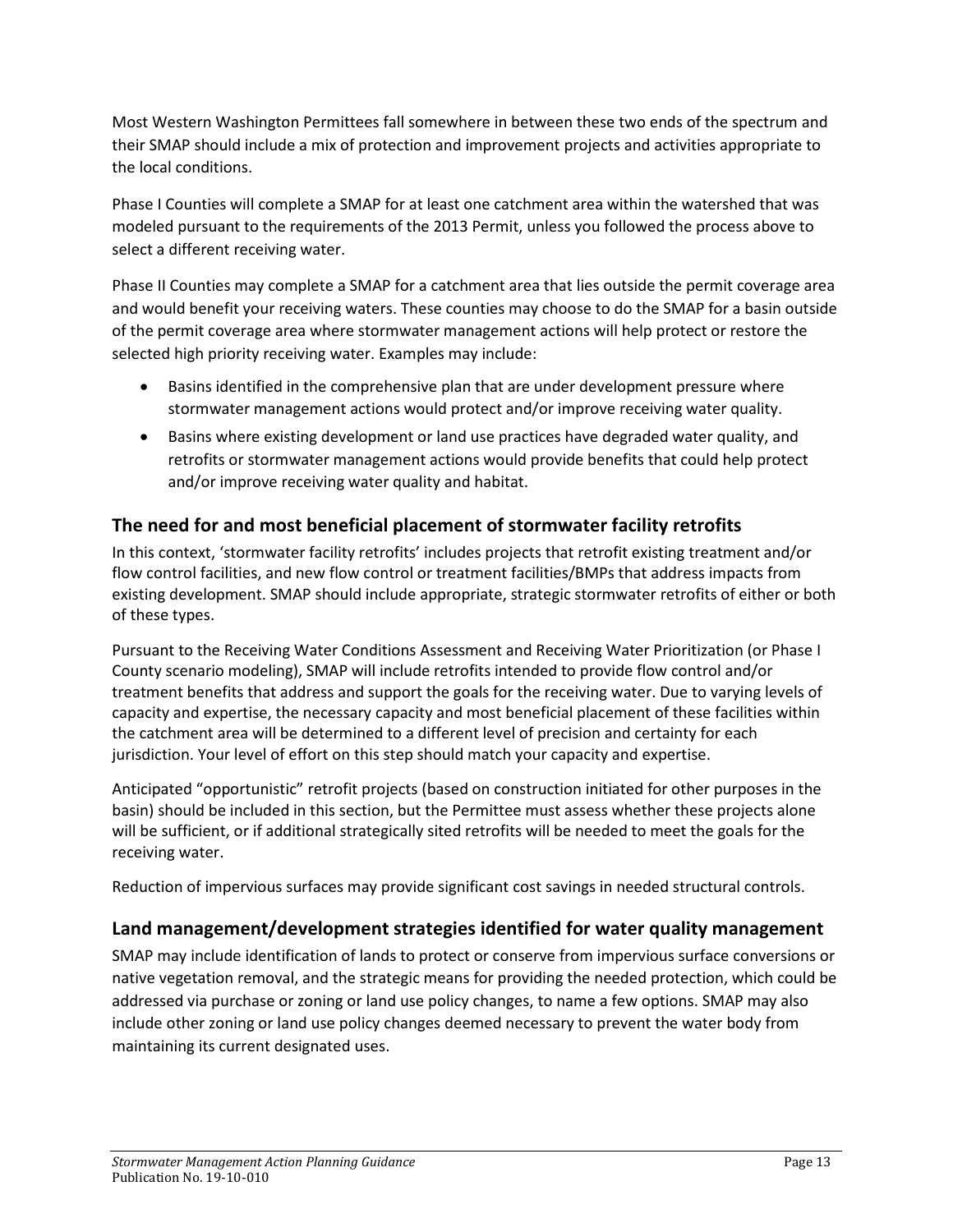Any receiving water with a largely undeveloped contributing watershed will benefit from planning and implementation of land management and development strategies. Such actions will particularly support protection of a small stream or lake with good water quality and habitat conditions.

Built-out areas may benefit from efforts to increase canopy cover.

#### <span id="page-19-0"></span>**Targeted or customized implementation of stormwater management actions**

Where appropriate, coordinate SMAP with other aspects of S5.C implementation. Pursuant to your Receiving Water Conditions Assessment and Receiving Water Prioritization (or Phase I County scenario modeling), your SMAP may include implementation of targeted, enhanced, or customized implementation of stormwater management actions related to the following Permit provisions within S5.C in addition to the other required SMAP actions:

- Focused or more frequent IDDE field screening;
- Prioritization of Source Control inspections;
- O&M inspections or enhanced maintenance of facilities you own or operate;
- Maintenance that requires capital construction of more than \$25,000; *and/or*
- Public Education and Outreach behavior change programs to support SMAP actions for the receiving water overall, or for the catchment area in particular.

Permit flexibility allows for effective targeted implementation of each of these S5.C programs.

#### <span id="page-19-1"></span>**Proposed implementation schedule and budget sources**

SMAP will include a proposed implementation schedule and the determination of the necessary budget to implement SMAP projects and activities. Be sure to include facility design, land acquisition, permit fees, installation, O&M, staff and other resources to support tailored S5.C activities for the catchment, any desired monitoring and analysis, and administrative support.

Ideally, you will prioritize investments and actions to achieve the quickest and surest possible preservation and/or restoration of designated uses. Develop the SMAP in a way that (1) you fully expect the investments to meet your stated goals for the receiving water, and (2) you can reasonably foresee the plan being implemented over the course of future Permit cycles.

Ecology has not yet established a minimum level of effort for SMAP implementation. Your SMAP budget should identify likely and potential funding sources and a realistic schedule to accomplish progress on both short-term and long-term actions.

#### SHORT-TERM ACTIONS (I.E., ACTIONS TO BE ACCOMPLISHED WITHIN SIX YEARS)

The 6-year timeframe is identified in Growth Management Act (GMA) Capital Facility Planning process. Short-term SMAP actions will help meet water quality goals, but they are a mix of opportunistic efforts (that are the result of other efforts occurring or planned in the area) and strategic projects/activities. These short-term improvements can be helpful in providing visibility to successes and gaining support for continued actions, and will complement the more strategic, long-term approach to meet SMAP objectives.

See the Permit Fact Sheet for more detail on expectations for short- and long-term actions.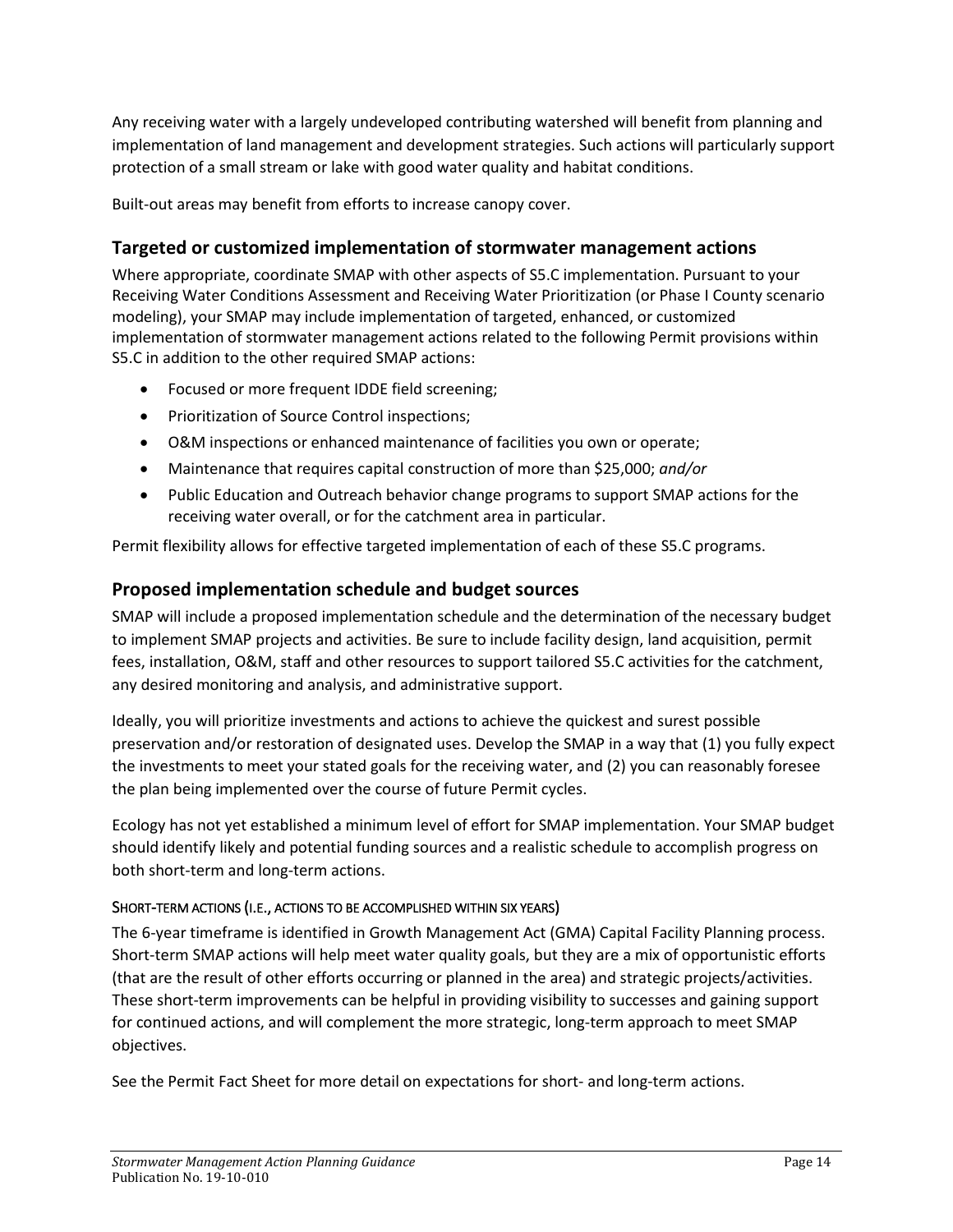#### LONG-TERM ACTIONS (I.E., ACTIONS TO BE ACCOMPLISHED WITHIN SEVEN TO 20 YEARS)

The 20-year timeframe is identified in the GMA Capital Facility Planning process. Long-term SMAP actions and projects are strategic rather than opportunistic. SMAP should include an anticipated schedule for long-term implementation that includes interim steps. This schedule is not intended to be a Permit compliance goal, but rather an indication of the anticipated level of effort that reflects an understanding of the time and resources required for detailed planning and successful implementation.

#### <span id="page-20-0"></span>**Process to adaptively manage the plan**

The process to adaptively manage the SMAP will document your progress toward meeting your goals and enable you to report progress to the funders, the public, and Ecology. Your process should directly reflect the protection and/or restoration goals that were set for the receiving water during the Receiving Water Conditions Assessment or in the Phase I Counties' scenario modeling and findings. The adaptive management process may also address the process used to develop the SMAP in order to improve effectiveness of the program.

SMAP adaptations should be expected over time as Permittees find a better way to run the process or learn from implementation. The SMAP may benefit from strategic monitoring, particularly where little data were initially available. The SMAP should include a long term assessment approach in sufficient detail that it is clear how your jurisdiction will know and be able to report whether the protection and/or restoration goals are being achieved. The adaptive management process should include implementation tracking and an ongoing assessment of what portion of the planned projects and activities have taken place and how much of the catchment area has been addressed.

## <span id="page-20-1"></span>**Conclusion**

A successful SMAP strategically identifies approaches – in addition to current requirements of the Permit – to accommodate future growth and development while preventing water quality degradation and/or improving conditions in receiving waters harmed by past development. To reduce the effort needed to develop the permit-required deliverables for SMAP, take advantage of the work already accomplished in your jurisdiction and by neighboring jurisdictions. Make early efforts to utilize technical support and gather necessary information.

A good prioritization process will ensure that the goals for the priority receiving water and SMAP are clear, and that the planned stormwater management activities are well matched to the areas in which they will take place. Ideally, SMAP will have broad public support as a result of the process you followed to create the plan. Permittees who have successfully completed the steps above will have confidence that SMAP will make a substantial, positive difference in future receiving water conditions and that it can be realistically implemented and influence other development planning efforts.